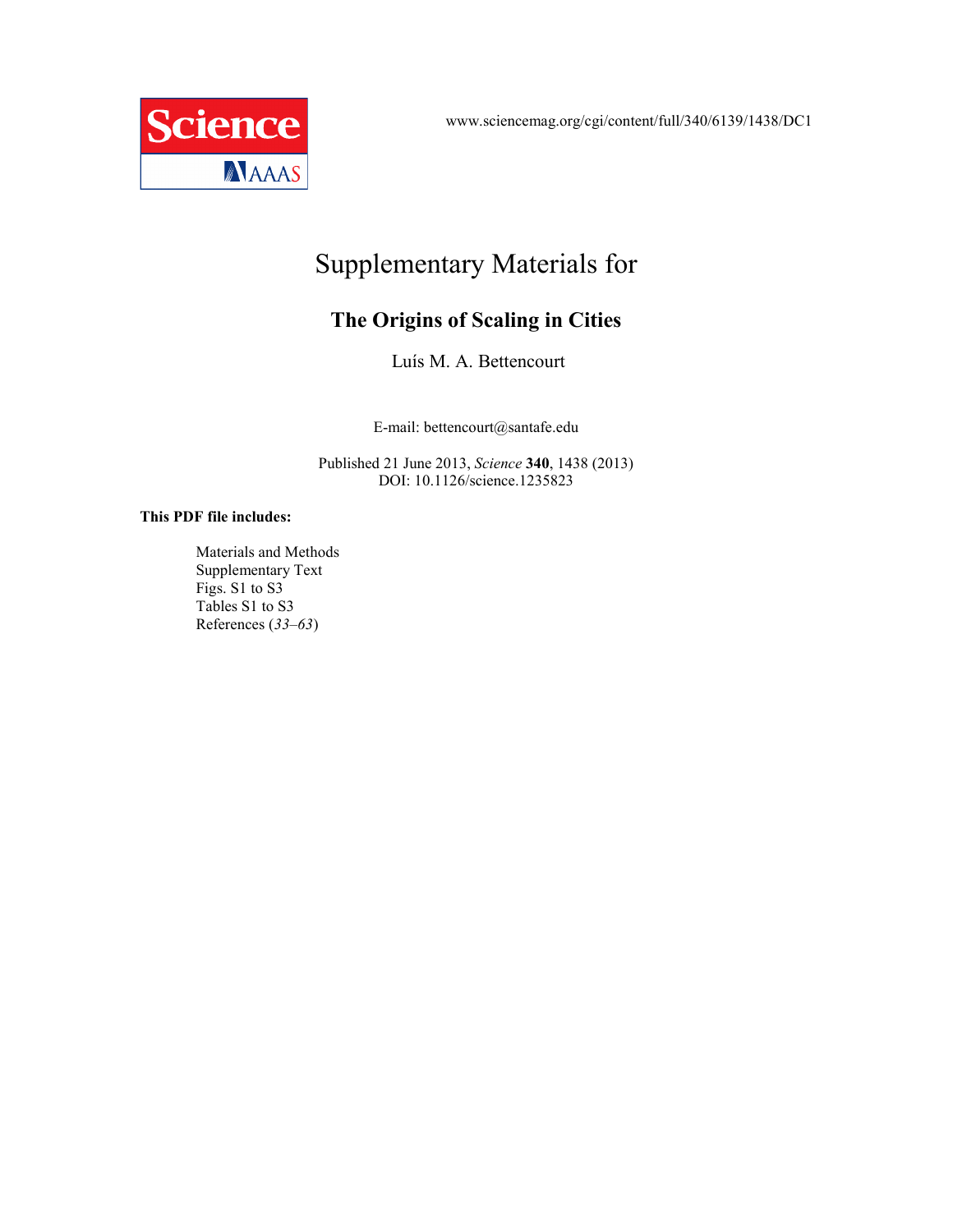## Materials and Metods

#### Data Sources

Data for road surface in United States Federal-Aid Urbanized Areas (mostly equivalent to Metropolitan Statistical Areas, or MSAs), shown in Fig. 1A, is provided by the Office of Highway Policy Information from the Federal Highway Administration. It is available online at http://www.fhwa.dot.gov/policyinformation/statistics.cfm, under "Urbanized Area Summaries". Data from the 2006 report was used in Fig. 1A. Gross Metropolitan Product for US Metropolitan Statistical Areas, shown in Fig. 1B, is compiled by the US Bureau of Economic Analysis (BEA) since 2001 and is available online at http://www.bea.gov/ regional/. Data for 2006 was used to produce Fig. 1B.

Data for the supplementary figures was obtained from Urban Audit/Eurostat (available at http://www.urbanaudit.org), from collections of official Chinese statistics (available at: http://chinadataonline.org), from Japan's Statistical Yearbook (available at http://www.stat.go.jp/english/data/) and from the US Bureau of Economic Analysis (BEA) (available at http://www.bea.gov/regional/). The year or temporal period used in producing Figs. S1-3 is indicated in the corresponding caption.

### Estimation of Scaling Parameters

Best fits to data to obtain the scaling parameters in Figs. 1A, 1B, S1-3, were performed using ordinary least squares minimization to a linear relation of the logarithmically transformed variables. These fits involve the estimation of two parameters: a pre-factor (such as  $Y_0$ ), and an exponent, such as  $\beta$  (see Figs. 1, S1-3). The number of cities (taken as Metropolitan Areas or their equivalent) for which data are available varies with the size of each national urban system, between several hundred (in the US and China) and tens of cities. e.g. for Japan or Germany, see Table S3. For some quantities, data are available for thousands of cities, either by aggregating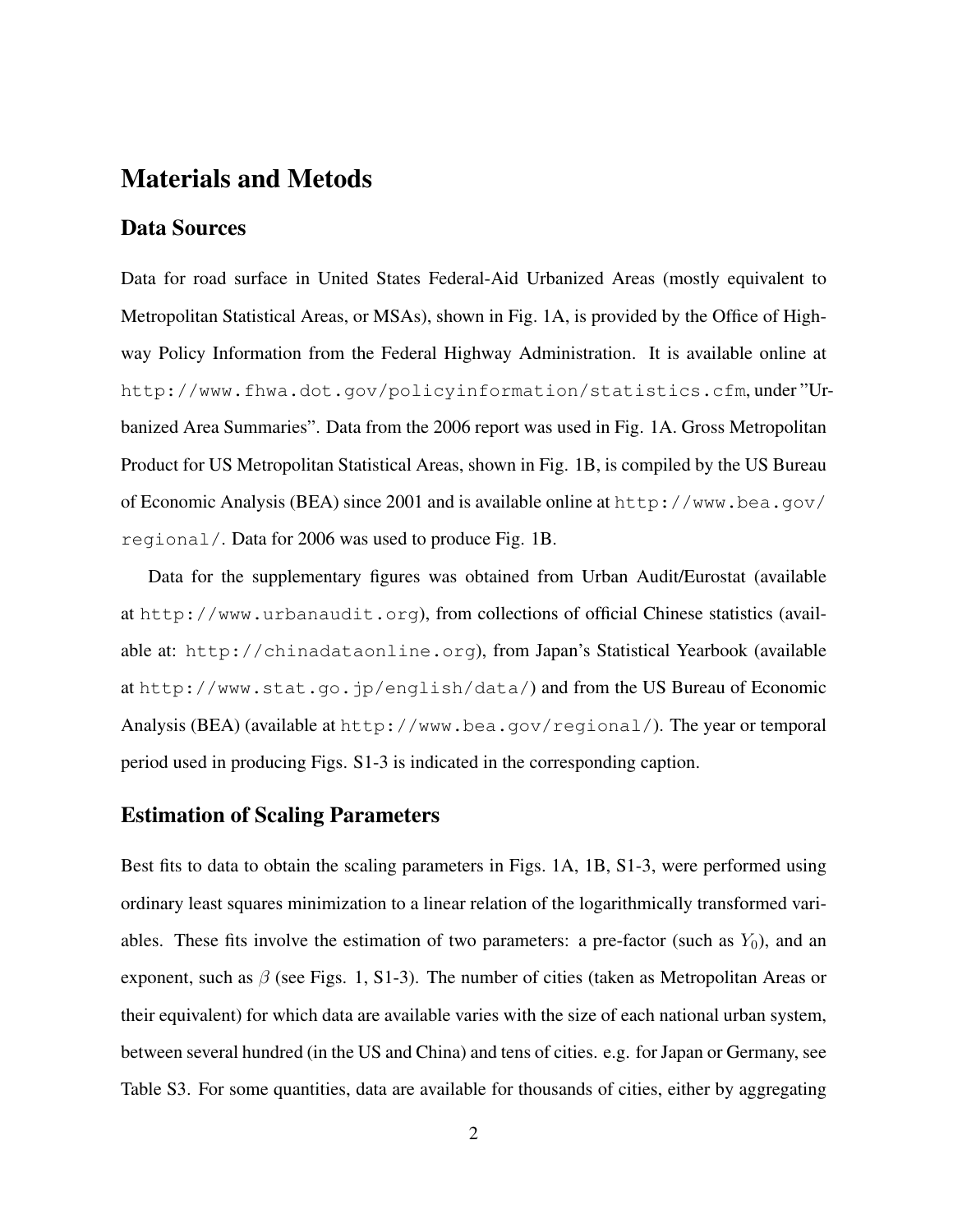across national urban systems (*16*) or by taking into account smaller population agglomerations (*18*,*25*).

#### Parameter Definitions and Estimated Values

Table S1 gives a summary of fundamental urban input variables and of key, theoretically derived, urban parameters. Table S2 shows the explicit dependence of the scaling pre-factors and exponents on these parameters, as derived in the main text and presented in Table 1. Table S3 provides an annotated synthesis of data sources and of the existing literature on empirical urban scaling relations (including new results reported here). Table S3 also provides a general overview of estimated values for exponents and their uncertainty intervals, summarized in Table 1. Additional discussion of data sources, the nature of proxy quantities and specific issues relating to each scaling relation is provided in Supplementary Text, below.

## Supplementary Text

#### From Social Interaction Networks to Average Socioeconomic Rates

In general, I describe social interactions in a city in terms of a generalized graph,  $F_{ij}^k$ , (a graph between elements  $i$  and  $j$ , mediated by a set of different interaction types - friendship, employment, acquaintance, etc - indexed by  $k$ ) as

$$
Y = \sum_{i,j,k} g_k F_{ij}^k,\tag{S1}
$$

where  $g_k$  is the strength per link of the interaction of type k to generate the total output of the city, Y. Note that the couplings,  $g_k$ , can be either positive (attractive, expressing a social benefit, e.g. mutually beneficial economic relations) or negative (repulsive, expressing a social cost e.g. crime), though the balance must be positive for the city to exist, see below. The couplings  $g_k$  have dimensions of Y per interaction, for example units of money or energy per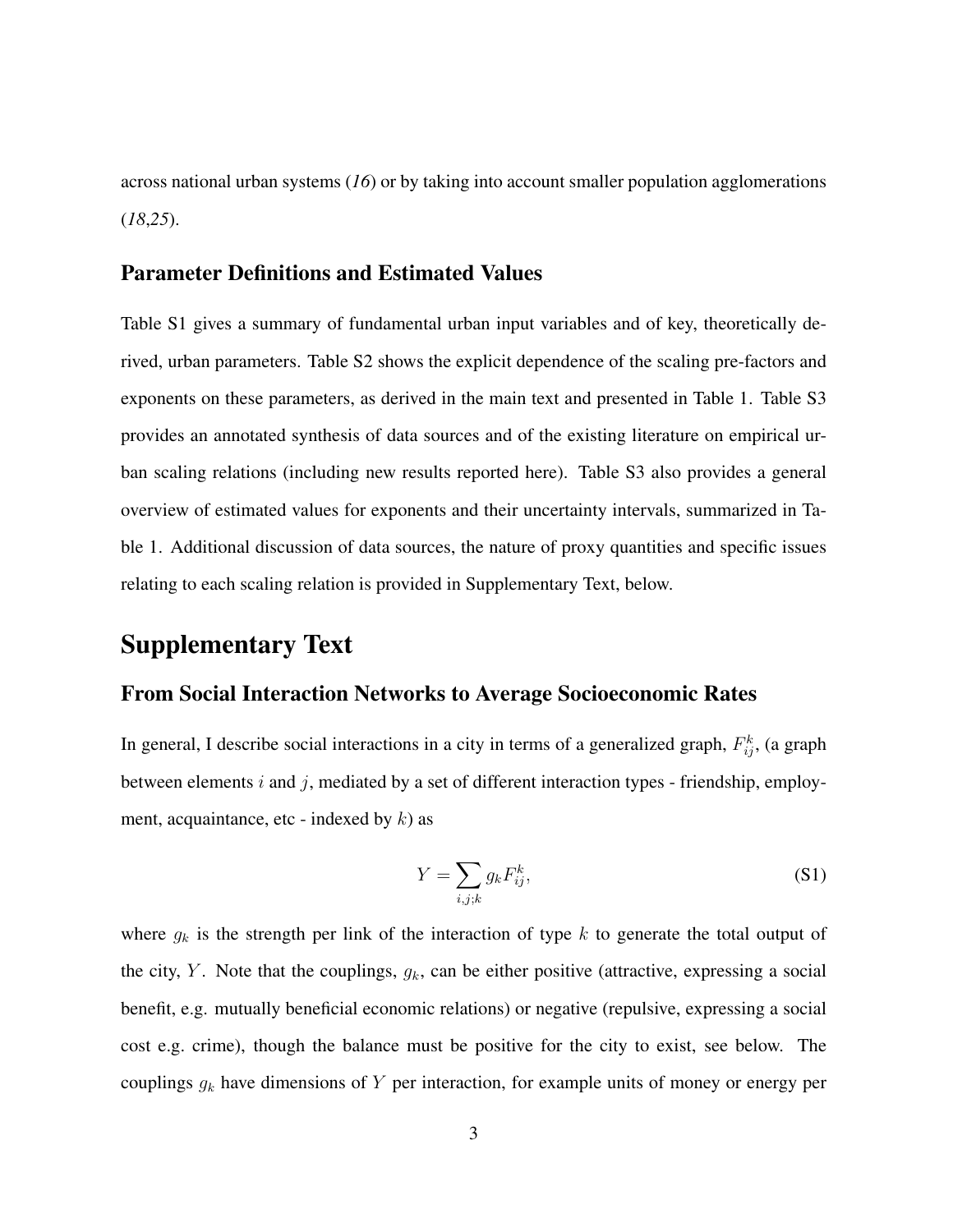unit time, per interaction. In a city there are many forms of interactions. For example, economic transactions contribute to economic output in terms of wages, profits, and many other quantities. Crime, in contrast, may be the output of non-economic interactions such as those between the perpetrator and the victim as well as those mediated by law enforcement and by citizens themselves. Likewise, the interactions that lead to the spread of a contagious disease will be mediated by their specific types of encounters. The urban environment affects its citizens across all these dimensions so that a theory of cities must take them into account *together*.

The essential point I make here is that all these processes share the same average underlying dynamics of social encounters in space and time, against the background of the city and its infrastructure networks. To see this more explicitly, first consider the number of interactions,  $I_{i,k}$ , of a specific individual i, across all modes, k,

$$
I_{i,k} = \sum_{j} F_{ij}^{k}.
$$
 (S2)

I consider the situation where the strength of the interaction  $k$ , is statistically independent of the specific pair i, j so that I can write  $F_{ij}^k = p(k|ij)F_{ij} = p(k)F_{ij}$ , where  $p(k)$  is the probability of different interaction modes,  $k$ , per link and  $F_{ij}$  is the social network across all interaction types. Now consider that these interactions take place in space and time. Each individual is characterized by an interaction area,  $a_0$ , (a cross section in the language of physics) and by a length traveled in the network,  $\ell$ . This spans a *worldsheet*, which is a fraction of the total public space volume,  $V_n$ , (or area, in 2D networks,  $A_n$ , which is the notation used in the main text) of the city. Because both  $a_0$  and  $\ell$  are intrinsic properties of individuals I take these two parameters as independent of the type of interactions  $k$ .

Taking all people to be homogeneously distributed in this volume (the mean field assumption), the *average* total interactions experienced by our test individual,  $\bar{I}_{i,k}$ , are given by the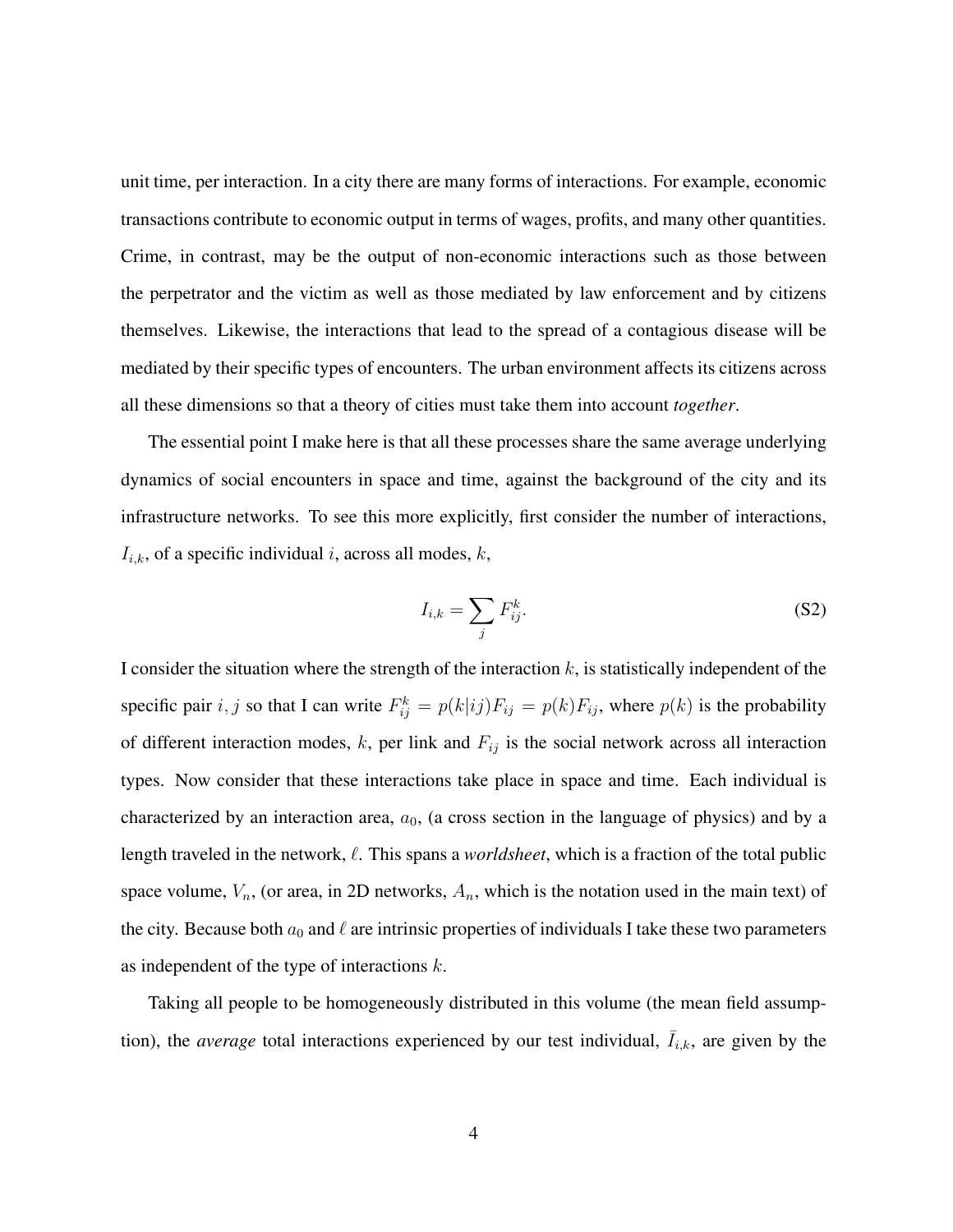ratio of the two volumes times the total number of (other) individuals, i.e.

$$
\bar{I}_{i,k} = p(k) \int d^D x \Gamma(x) \delta(x - x(t)) \simeq p(k) \Gamma_n \int dx^D \delta(x - x(t))
$$

$$
= p(k) a_0 \ell \frac{N-1}{V_n} \simeq p(k) a_0 \ell \frac{N}{V_n},
$$
(S3)

with  $\Gamma(x)$  the density in public networks (and  $\Gamma_n$  its average value), where interactions take place. In this last expression I wrote  $N - 1 \simeq N$ , for large N (33). Note that any other sufficiently short-range interaction potential, not necessarily a  $\delta$ -function, would lead to the same result, Eq.  $(S3)$ , up to a dimensionless multiplicative constant, independent of N. Then, I can finally write

$$
Y = \sum_{k} \bar{I}_{i,k} = \bar{g} \frac{a_0 \ell}{V_n} N, \qquad \bar{g} = \sum_{k} p(k) g_k,
$$
 (S4)

which are the total interactions experienced on the average by an individual  $i$ , in a city of population N, and public volume  $V_n$ . The coupling  $\bar{g}$  is the average strength per link of interactions over all modes. In the main text, I take the volume of public space of the city to scale like that of its infrastructure networks,  $A_n$ . In the two dimensional case (D=2) the cross sectional area  $a_0$ takes the dimension of a traverse length, so that the ratio of (2-dimensional) volumes remains a pure dimensionless number. Thus, we obtain

$$
Y = G \frac{N^2}{A_n},\tag{S5}
$$

with  $G \equiv \bar{g} a_0 \ell$ .

It is important to stress that although social interactions are local and take place at the most microscopic level between two individuals, Eq. (S1) leads nevertheless to *effective* interactions between individuals that are not directly connected, through chains of people between them, and between individuals and institutions (firms, public administration) as well as between institutions themselves. These effective interactions are obtained via the appropriate groupings of individuals in social or economic organizations and by the consideration of the resulting coarsegrained interactions between such entities (which are always ultimately mediated by people).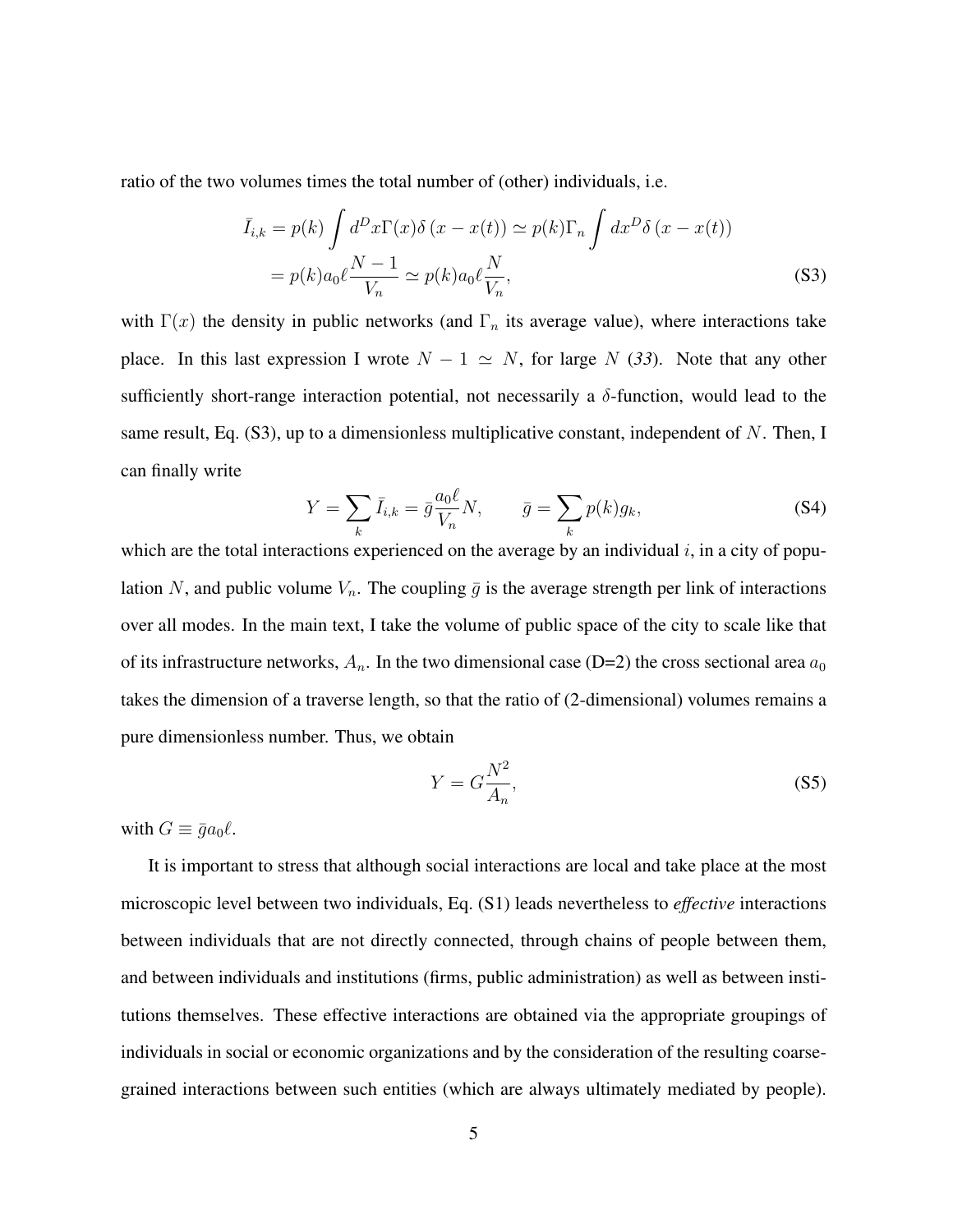Institutions and industries that benefit from strong mutual interactions may aggregate in space and time within the city in order to maximize their  $Y - W$  (see below), a point first made by Marshall (*23*) in the context of industrial districts. Others organizations may benefit primarily from the mean-field effects that result from being in the wider city and collecting a diversity of interactions, an argument often attributed to Jane Jacobs (*22*). This analysis of the finer structure of more heterogeneous interactions, which requires considerations beyond the average behavior derived here, will be considered elsewhere. Likewise the analysis of the fine structure of types of functions and interactions in cities, for example in terms of professions, and their connection to superlinear increases in socioeconomic productivity is developed in greater detail in (*34*).

#### Mixing, Exploration of Space and Fractal Dimension

Here, I develop more detailed considerations about the exploration of space by individuals that may take place in cities and the necessary conditions for a mixing population. The general idea is that, to benefit from their integration in the city, individuals explore different locations at different times but must be able, on their most basic budget, to explore the city fully. I parameterize this general behavior in Eq.  $(S6)$  by H, the fractal (Hausdorff) dimension of a path in space.  $T$  is the (energetic) cost associated with such path, which is written in terms of the city's land area, A, as

$$
T = \epsilon A^{\frac{H}{D}},\tag{S6}
$$

in D general dimensions and where  $\epsilon$  is a cost per unit length (see main text). The minimum budget that a new citizen may naturally muster is  $y_{\text{min}} = GN/A$ , which is much smaller than the average budget,  $y = GN/A_n$ , because  $A >> A_n$ . Thus, this can be seen as an entry condition into the city: A new citizen, perceiving the city only in an unstructured way, before knowing its networks and public spaces, should be able to reach anyone else in the city. Equating T to  $y_{\text{min}}$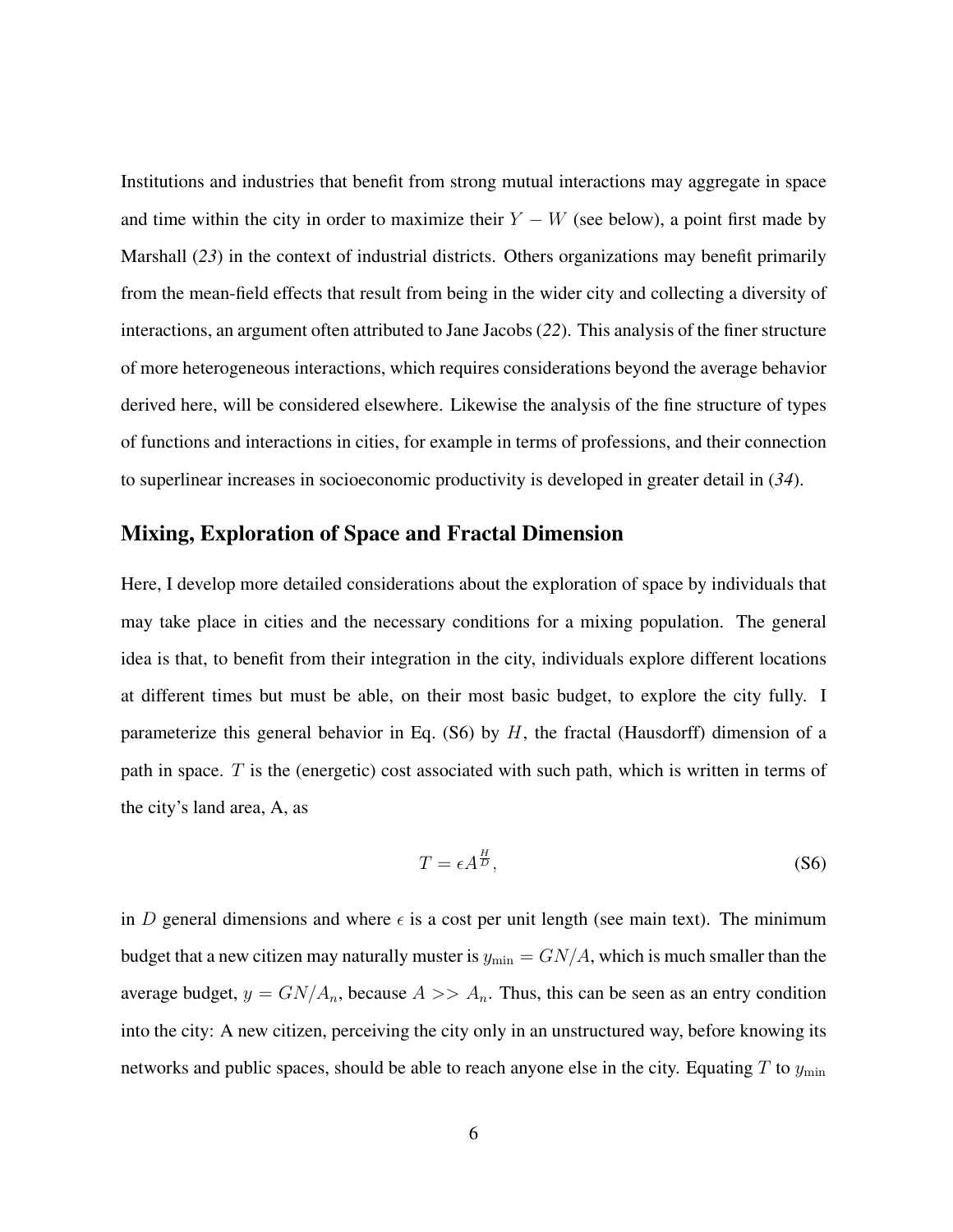leads to a generalized relationship between population and area of the form

$$
A = aN^{\alpha}, \tag{S7}
$$

with the exponent  $\alpha = D/(D + H) \simeq 2/3$ , for  $D = 2$ ,  $H = 1$ , and the baseline area  $a = (G/\epsilon)^{\alpha}$ . Note that a is a rising function of G, which controls the average strength (and productivity) of social interactions, and of decreasing  $\epsilon$  the cost of transport per unit length. Thus, increases in human capital, mobility and the diversity of social interactions, if expressed in increasing values of G and increases in transportation efficiency (decreases in  $\epsilon$ ), lead to a larger a and an overall less dense city, while preserving the scaling relation. This is consistent with the observed trend in modern cities over time to become less dense (*35*).

The parameters G and  $\epsilon$  are generally time dependent and may also show some (small) city size dependences a subject that I explore in the main text. Note that  $G$  can be measured from  $G = ya_n = \frac{Y}{N}$ N  $A_n$  $\frac{A_n}{N}$ , as is done in Figure 1B (inset). The constancy of the average G, measured in this way, gives direct evidence for the empirical validity of the assumptions made in the main text and can be interpreted as a "conservation law", since  $dG/dN = 0$ , or equivalently  $d \ln G / d \ln N = 0.$ 

I introduced a Hausdorff dimension  $H$  to characterize paths through the city because I considered it too strong an assumption to take their geometry to be known. It is interesting to discuss the meaning of the several values of H further.  $H = 1$  corresponds to the most natural assumption, that these costs are proportional to the linear extent (diameter) of the city and is clearly sufficient for an individual to reach any location in the city by himself. This is the assumption that is made (often implicitly) in urban economic models of land use, due to Alonso, Müth, Mills and others (36,37). The exponent  $\alpha = 2/3$  was derived long ago by Nordbeck (18), who first observed it for Swedish cities. He used an allometric argument that total city population, N, should scale like a 3D volume due to its spatial profile of density change, which implies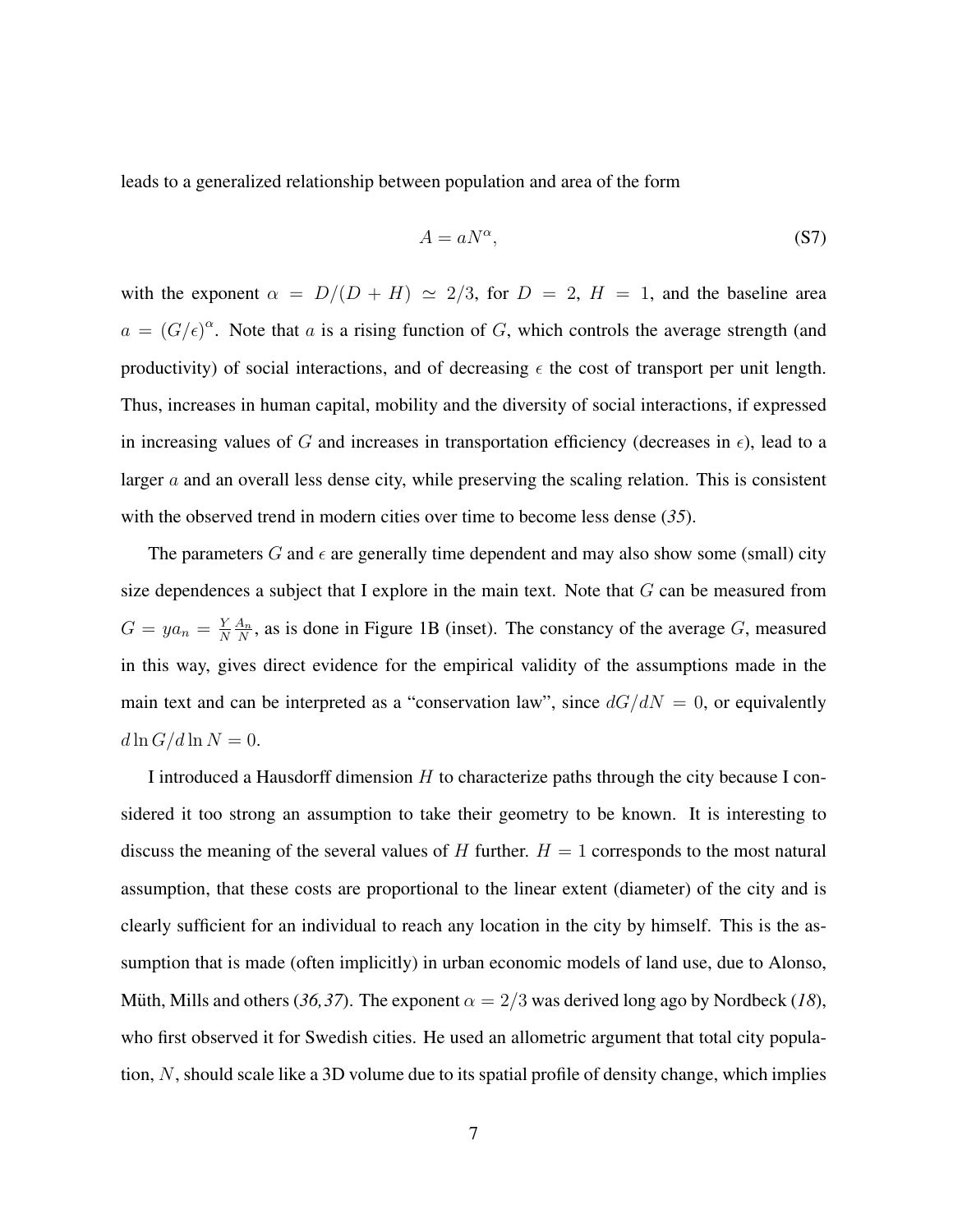$N \sim A^{3/2}$ . This is indeed the case for  $D = 2, H = 1$  in the argument given here. However, the social interaction picture, constrained by transportation costs across the city, is more fundamental because it can be fulfilled by individuals, appeals directly to function and social dynamics and does not require global optimization.

 $H < 1$  corresponds to a trajectory with a volume less than linear and is in practice a series of separate spatial clusters. This means that an individual cannot reach the entire city by himself, though the city may still stay connected via a chain of local interactions. While a city can exist as such, cities would potentially become more and more disconnected as they grow, requiring a larger number of overlapping zones and interpersonal contacts to be available to each citizen. In this regime a city would then behave more like a series of separate interacting communities rather than a whole mixing population, a characteristic that is often used to define the absence of a *bona fide* functional city. Note that in the limit  $H \to 0$ , the exponent  $\delta = \frac{H}{D(D+H)} \to 0$ , and urban agglomeration effects (superlinearity of socioeconomic outputs and sublinearity of infrastructure) altogether vanish. Given available data, which provides typically only total administrative unit area for a city or metropolitan area, this  $H \lesssim 1$  regime seems to be sometimes observed, see discussion below and Table S3.

Conversely,  $H > 1$  means that the length of trajectories scales faster than a linear volume, and in particular for  $H = 2$  they would scale as an area (and for  $H = 3$  as a 3D volume). Because cities are approximately two dimensional we may expect  $H \leq 2$  to be an absolute upper bound, which leads necessarily to  $\alpha \geq 1/2$  and  $\delta \leq 1/4$ . It is important to stress that although individuals may explore the city in a way that is area filling locally, this does not imply that  $H = 2$  in general. This is because the characteristic length is measured in terms of the area of the city, and consequently  $H = 2$  would mean that they would have to cover the entire land area over a given time period. This seems counterfactual, certainly for large cities. For all these reasons, while I leave  $H$  as a parameter in the main text, I expect that it would naturally be of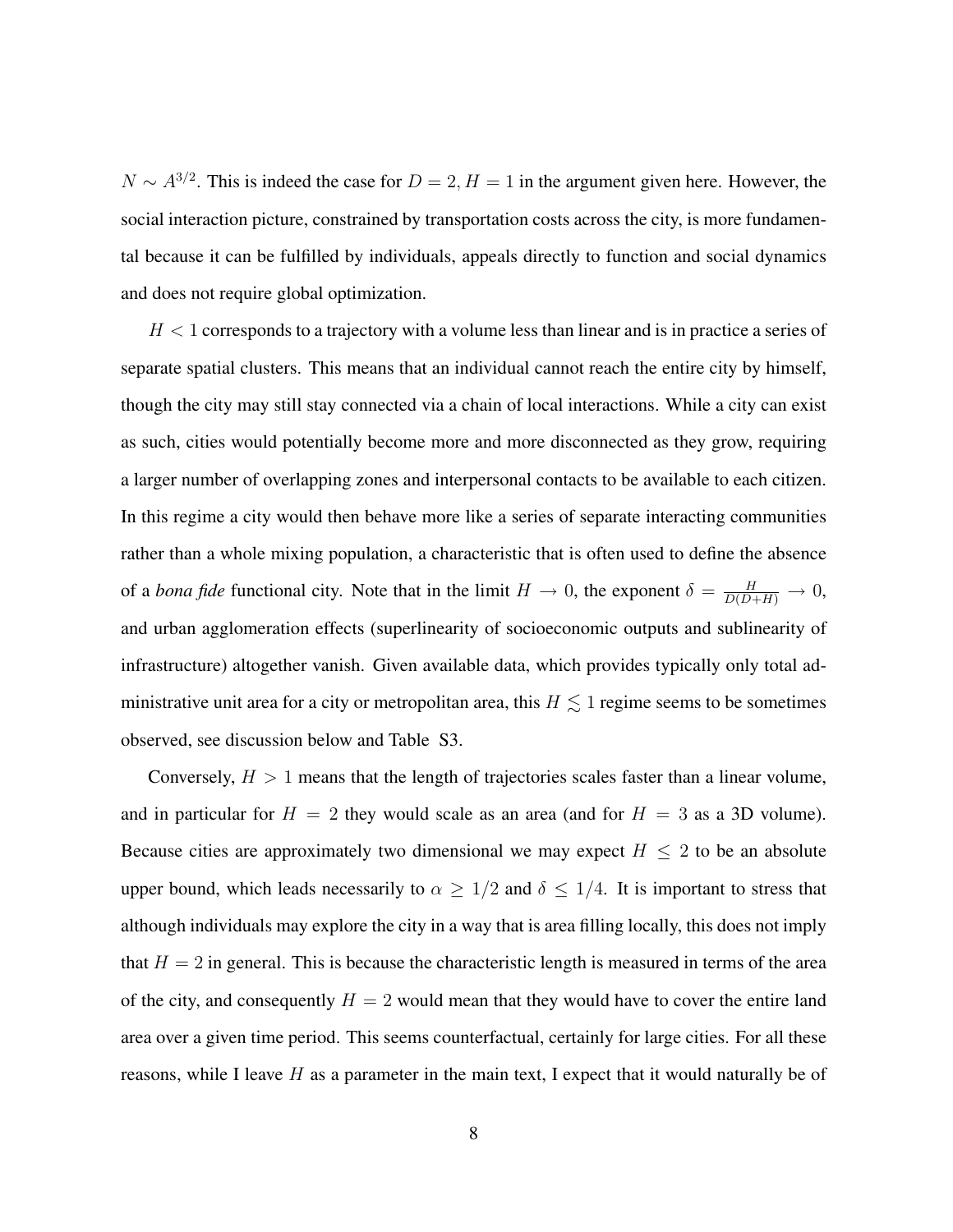order  $H \simeq 1$ , with  $\alpha = \frac{D}{D+H} \simeq 2/3$  and  $\delta = \frac{H}{D(D+H)} \simeq 1/6$ , see also main text.

### Infrastructure Networks' Length is Area Filling

I have assumed in the main text the property that networks of infrastructure fill the area of the city. This assumption is implicit in the principle that infrastructure networks grow in a decentralized way in order to connect each addition of a new inhabitant. This assumption means more explicitly that any occupied land area (as residence, business or any other use) can be reached by people, goods and information traveling over infrastructure networks. The technology involved in these networks varies enormously with level of urban development but I assume here that the geometry of the networks does not. Figure 2A (main text) illustrates this situation for a regular grid. In this case the total length of the network can be derived easily, see Figure 2A (main text), as

$$
A = L2 = (nbl)2; \t Ln = 2(nb + 1)L = 2(nb + 1)nbl = \frac{2}{l}A + 2\sqrt{A} \sum_{nb>1 A,
$$
 (S8)

where l is the average block length (the minimum separation along the network),  $n_b$  is the (linear) number of blocks across the city, and  $L = n_b l$ . The factor of 2, in the first term of  $L_n$ above, accounts for vertical plus horizontal network segments, and the factor of  $n_b + 1$  counts the number of segments across the city, including one at the edge, each with length  $L = n_b l$ . The factor of  $n_b^2$  that results is then identified with the area A, up to a multiplicative constant. For networks that are not, on the average, square grids the constants multiplying the factors of area, A, will differ, but not the space filling character of the network, expressed as  $L_n \simeq A/l$ .

#### Boundary Conditions and Scaling of Currents

Here I show more explicitly the effect of the choice of boundary conditions on network model variables and the introduction of certain city size independent individual and network properties. This choice is important because it sets the scaling behavior of energy dissipation in the network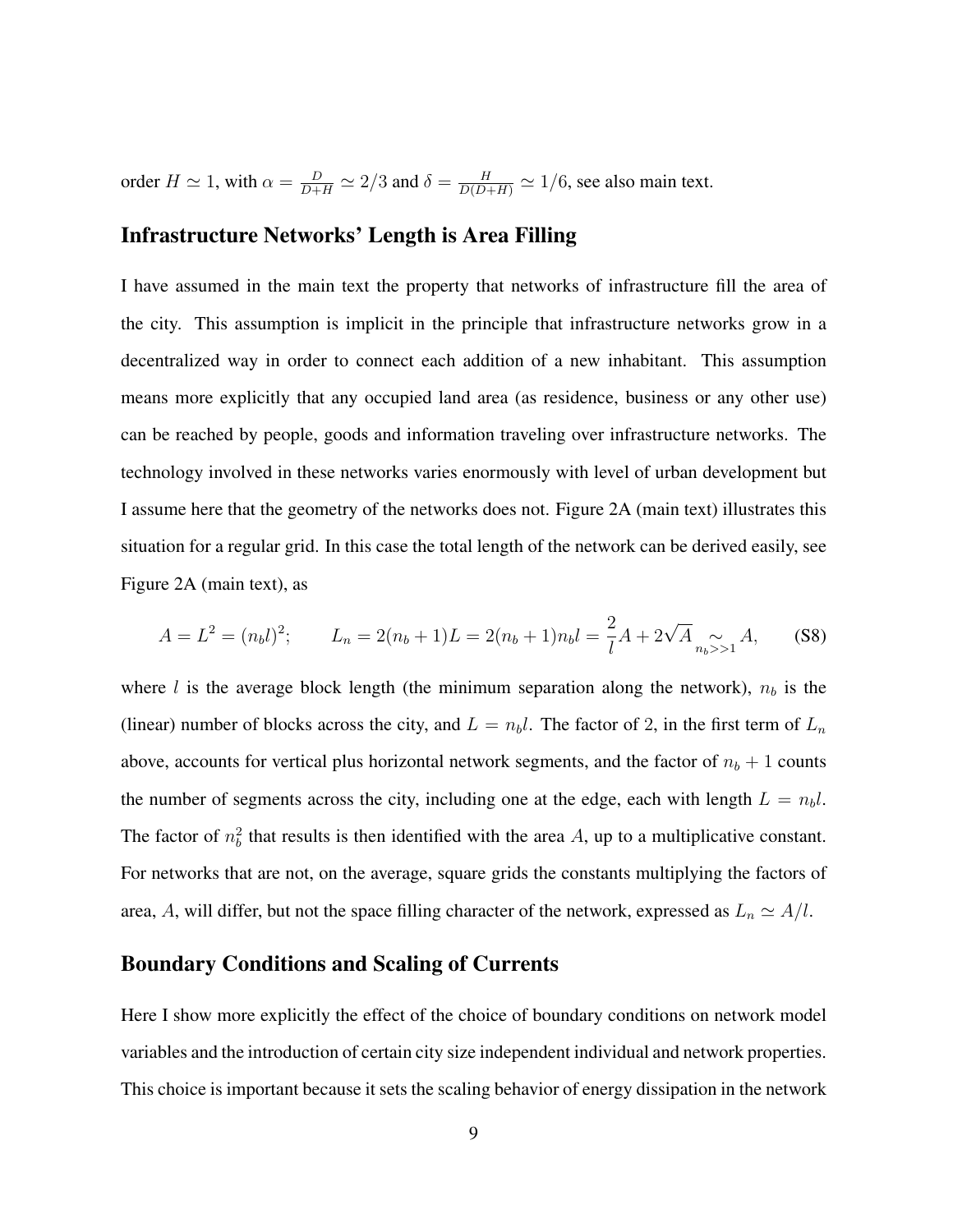due to transportation processes. I have assumed that the width of the smallest network units,  $s_*,$ is a constant, independent of city size. Although seemingly an abstract assumption this means in practice something quite intuitive, that house doors, water faucets and electrical outlets, for example, each have a common cross section in all cities that does not vary with city population size. This means that I can write the scaling of width across network levels as

$$
s_i = s_* b^{(\delta - 1)(i - h)},\tag{S9}
$$

which implies that the width is largest at the highest level ( $i = 0$ : root, "highways")  $s_0 =$  $s_*b^{h(1-\delta)}$ , since  $b>1$  and  $\delta \ll 1$ . In addition recall that  $N_i = bN_{i-1}$ ,  $N = N_h = b^h$  and that it follows from the conservation of current,  $J_i$ , that

$$
J_i = s_i \rho_i v_i N_i = s_{i-1} \rho_{i-1} v_{i-1} N_{i-1} = J_{i-1}, \qquad \forall_{i=1}^h.
$$
 (S10)

This condition may apply only statistically (*38*) for a network that is not a (balanced) tree, as for example, would happen in a semi-lattice (*26*), where branches at the same level are connected, or upper branches can converge on the same lower site. This condition leads to the scaling relation for the current density

$$
\rho_i v_i = b^{-\delta} \rho_{i-1} v_{i-1}.
$$
\n(S11)

This relationship is not fully specified until I prescribe its boundary conditions. I can place a limit on the current density at the root  $\rho_0v_0 = \text{const}$ , which leads to  $\rho_i v_i = b^{-\delta i} \rho_0 v_0$ , or at the smallest branches  $\rho_h v_h = \rho_* v_*$ , which leads alternatively to  $\rho_i v_i = b^{\delta(h-i)} \rho_* v_*$ . These conditions result in the forms for the total current at each level

$$
J_i = s_i \rho_i v_i N_i = s_* \rho_0 v_0 b^{h(1-\delta)}, \tag{S12}
$$

or

$$
J_i = s_* \rho_* v_* b^h, \tag{S13}
$$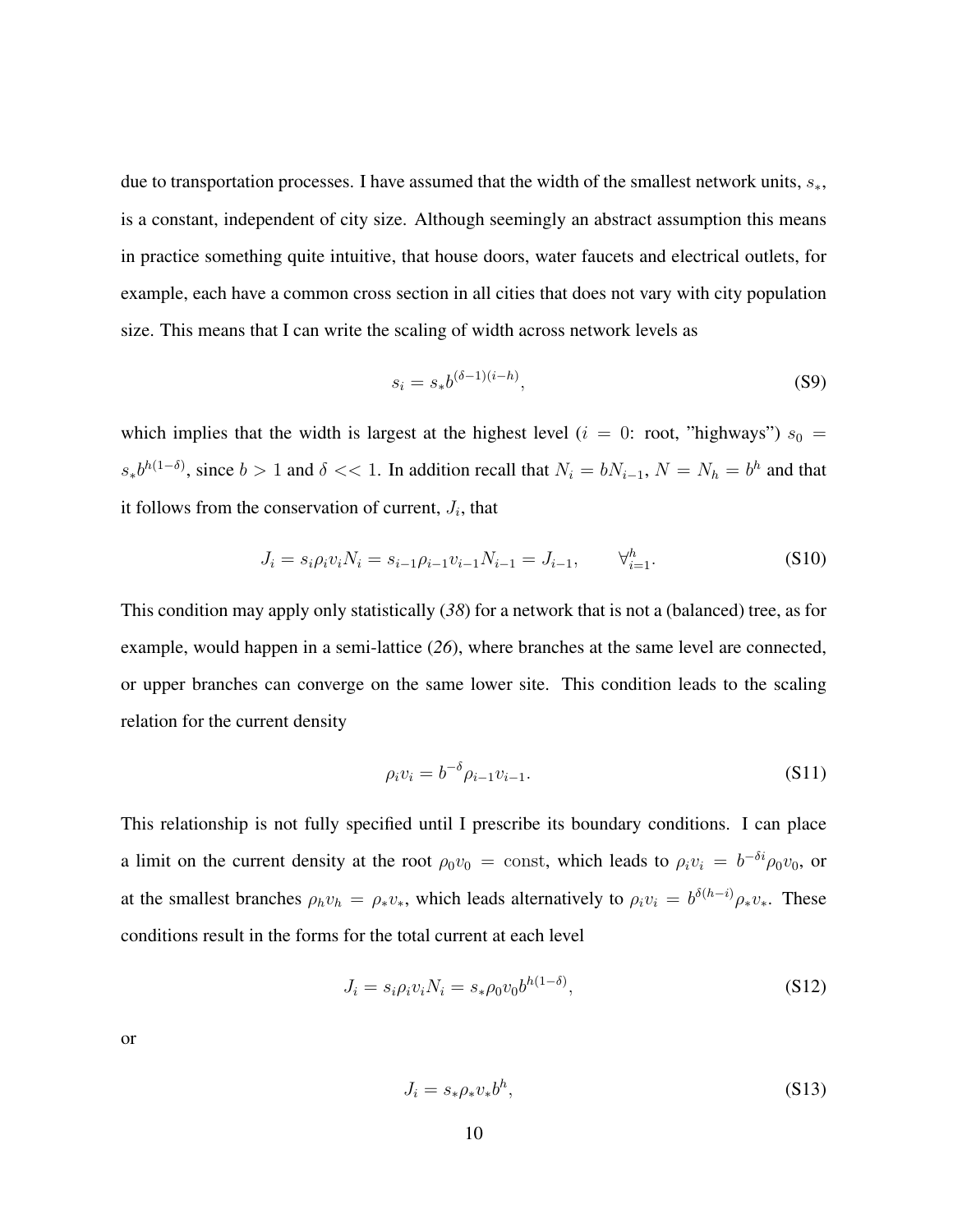respectively. Both these forms are independent of level  $i$ , a necessary consequence of total current conservation, but they scale with population size in different ways. Specifically, given a boundary condition at the root obtains  $J_i = J = s_{\ast} \rho_0 v_0 N^{1-\delta}$ , while for the boundary condition at the leaves this leads to  $J = J_0N$ , with  $J_0 = s_*\rho_* v_*$ . Note that the latter is the expected current for a population of individuals, in terms of their intrinsic "individual needs", and is therefore the natural boundary condition. It means, in intuitive terms, that the flow of people through doorways in their homes is similar across cities of different sizes and that the consumption of water, electricity, etc, per capita in households is an invariant of city size, as observed (*12*). Thus, the differences between cities arise at larger scales, where social interactions are more common and population-wide constraints apply. Thus, life at home in cities of any size remains in many ways the same; it is only in public interaction spaces that the more urban character of larger cities manifests itself.

### Dissipation on Infrastructure Networks

There are many dissipative processes (costs) that can take place in a city and that can lead to situations in which increasing social interactions and their products may be more than overcome by their associated costs. In the main text I assume the the resistance at each level of the network is that of all branches taken in parallel (c.f. (*4*) ), that is

$$
R_i = \left[\sum_{i=1}^{N_i} \frac{1}{r_i}\right]^{-1} = \frac{r_i}{N_i},
$$
\n(S14)

as usual, if all branches have the same resistance  $r_i$ . The resistance of each branch is a purely geometric property of the network times a resistance,  $r$ , per unit length and transverse area,

$$
r_i = r \frac{l_i}{s_i} = r \frac{a}{l s_*} b^{(\alpha - \delta)i + (\delta - 1)h},\tag{S15}
$$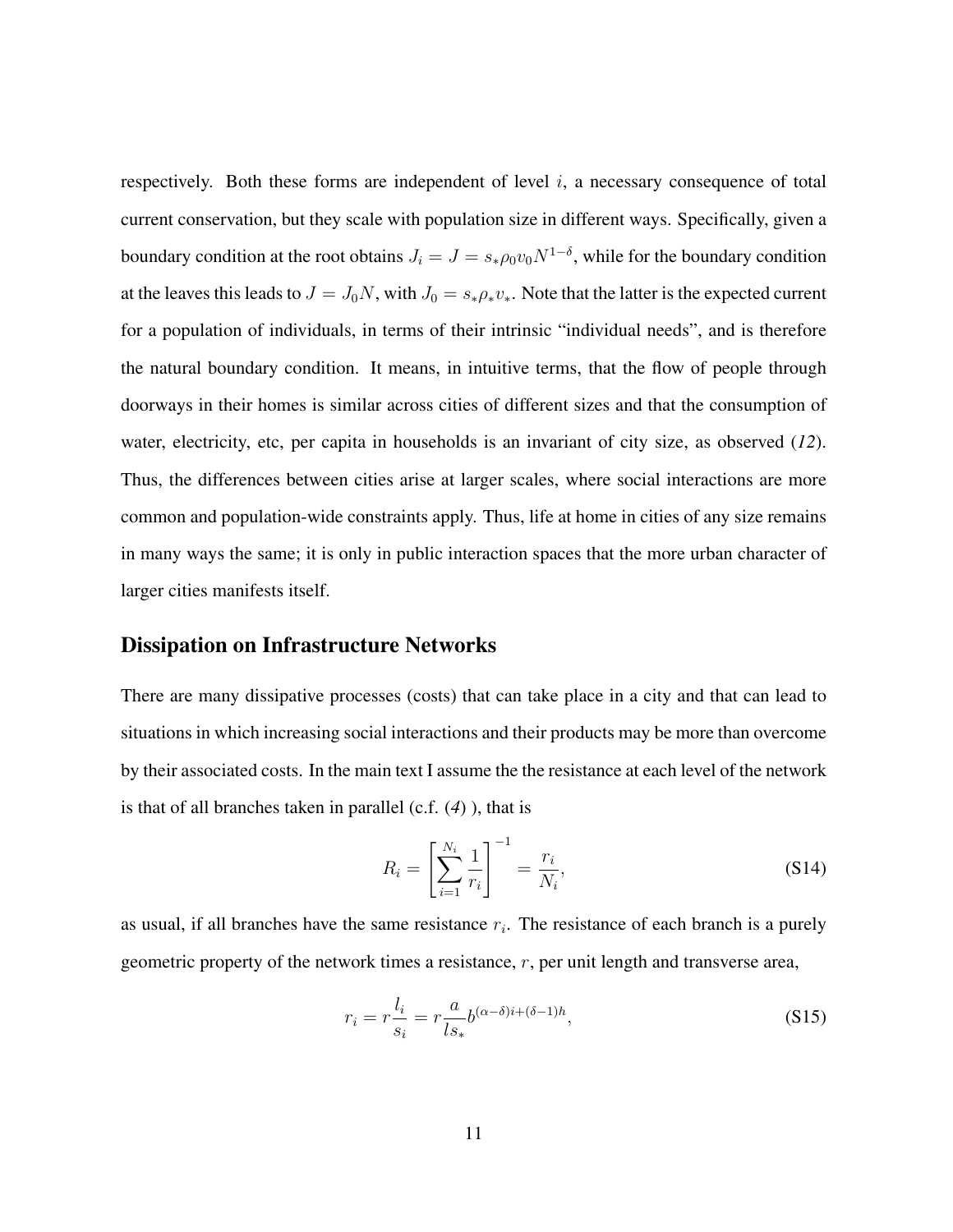which increases with level  $i$ , and therefore is larger in the smallest branches than at the root. From (S14) this leads to

$$
R_i = r \frac{a}{ls_*} b^{-(1-\alpha+\delta)i + (\delta-1)h},\tag{S16}
$$

which *decreases* with i and is therefore larger at the root (highways) than at the leaves (narrow local paths). This is a direct result of the assumed parallelism of the branches at each level. If they are not strictly operating in parallel then the total resistance will decrease less slowly from the root to the leaves of the network, and be larger in total, leading to higher dissipation than estimated here. We can put the conditions on the current and resistance together to obtain the total power dissipated, W, as

$$
W_i = R_i J^2,\tag{S17}
$$

$$
W = \sum_{i=1}^{h} W_i = J^2 \sum_{i=1}^{h} R_i = r J^2 \frac{a}{l s_*} b^{(\delta - 1)h} \frac{1 - b^{-(1 - \alpha + \delta)(h+1)}}{1 - b^{-1 + \alpha - \delta}} = W_0 N^{1 + \delta}, \quad (S18)
$$

which scales superlinearly, with an exponent  $1 + \delta \simeq 7/6$  ( $D = 2, H = 1$ ). The pre-factor in Eq. (S18) is  $W_0 \simeq \frac{arJ_0^2}{ls_*(1-b^{-1+\alpha-\delta})}$ . We see that the dissipative behavior of the network is set by the current squared,  $J^2$ , multiplied by the resistance at the root,  $R_0 = \frac{ar}{l s}$  $\frac{ar}{ds_*} N^{\delta-1}$ . The current, in turn, is set by conditions at the smallest branches, that is, by the fundamental properties of people and their behavior. Thus, the main overall contribution to these dissipative processes results from people, energy, information, etc, being channeled through a network with many levels, and of the constraints that occur at its largest scales. Remarkably, this result ties together the most microscopic needs and behaviors of individuals anywhere to the most macroscopic aspects of the urban infrastructure.

Another way to see this is to rearrange terms in Eq. (S18) to write it as

$$
W = r' \left(\frac{a}{l}\right)^2 \frac{J^2}{A_n} \tag{S19}
$$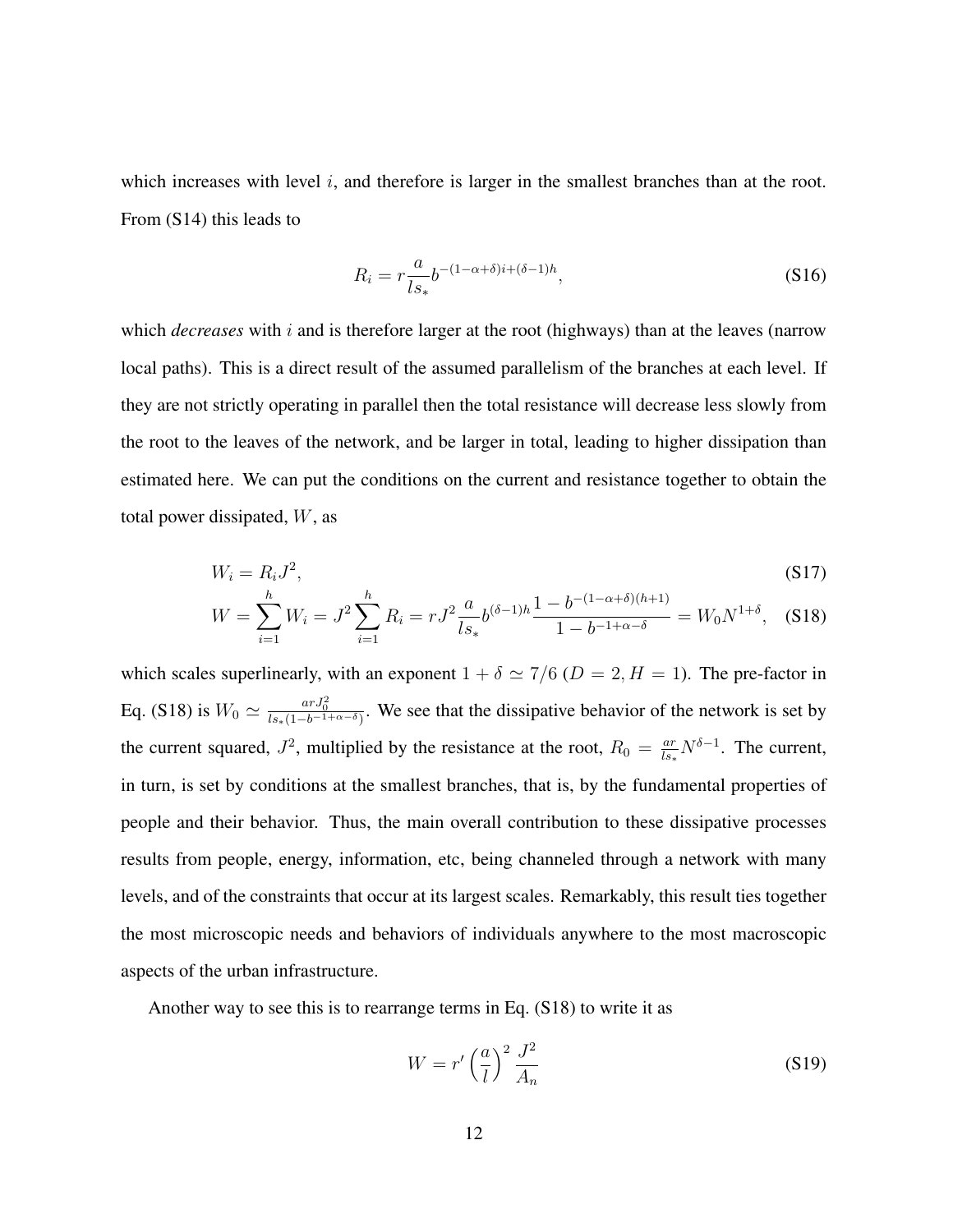where  $r' = \frac{r}{(1 - h\alpha - \delta - 1)t}$  $\frac{r}{(1-b^{\alpha-\delta-1})(1-b^{\alpha+\delta-1})}$ . This shows that that the dissipation term can be made smaller by increasing the infrastructure network's total volume,  $A_n$ . In contrast, as we have seen above, making  $A_n$  smaller increases the social outputs of cities. Thus, we may expect an equilibrium between the detailed consequences of these two effects that leads to an optimal allocation of infrastructure to social interactions as a function of population size (and level of technology).

#### Global Optimization

Here I show that the principles discussed in the main text can be formulated in terms of a constrained optimization problem, where each individual maximizes the outcome of his/her interactions minus costs, subject to the general infrastructural and size constraints posed by the city, and where city infrastructure can be managed so as to maximize collective welfare. I write the objective function,  $\mathcal{L}$ , for this problem as

$$
\mathcal{L} = Y - W + \lambda_1 \left( \epsilon A^{H/D} - GN/A \right) + \lambda_2 \left( A_n - cNd \right), \tag{S20}
$$

where  $c = A_0 a^{-1/D}$  is a constant in N that follows from Eqs. 2 and 4,  $d = (A/N)^{1/D}$  (see main text) and  $\lambda_1$ ,  $\lambda_2$  are Lagrange multipliers. From their point of view, individuals can structure their interactions in space and time so as to maximize the benefit of being in the city, while minimizing costs. This is expressed primarily in terms of the factors that enter  $G$ . In turn, city authorities should provide organizations (such as police, which affect social interaction modes) and infrastructure so that general urban socioeconomic benefits are maximized. This can be expressed in terms of the variation of  $A_n$  (and of the factors that make it). Varying (S20) relative to  $A$  and  $A_n$  leads to

$$
Y(N) = G \frac{N^2}{A_n(N)}, \qquad W(N) = r' \left(\frac{a}{l}\right)^2 \frac{J^2(N)}{A_n(N)},
$$
 (S21)

that is, it imposes the dependences in  $N$  of  $A$  and  $A_n$  discussed in the main text and their consequences for social outputs and network dissipation.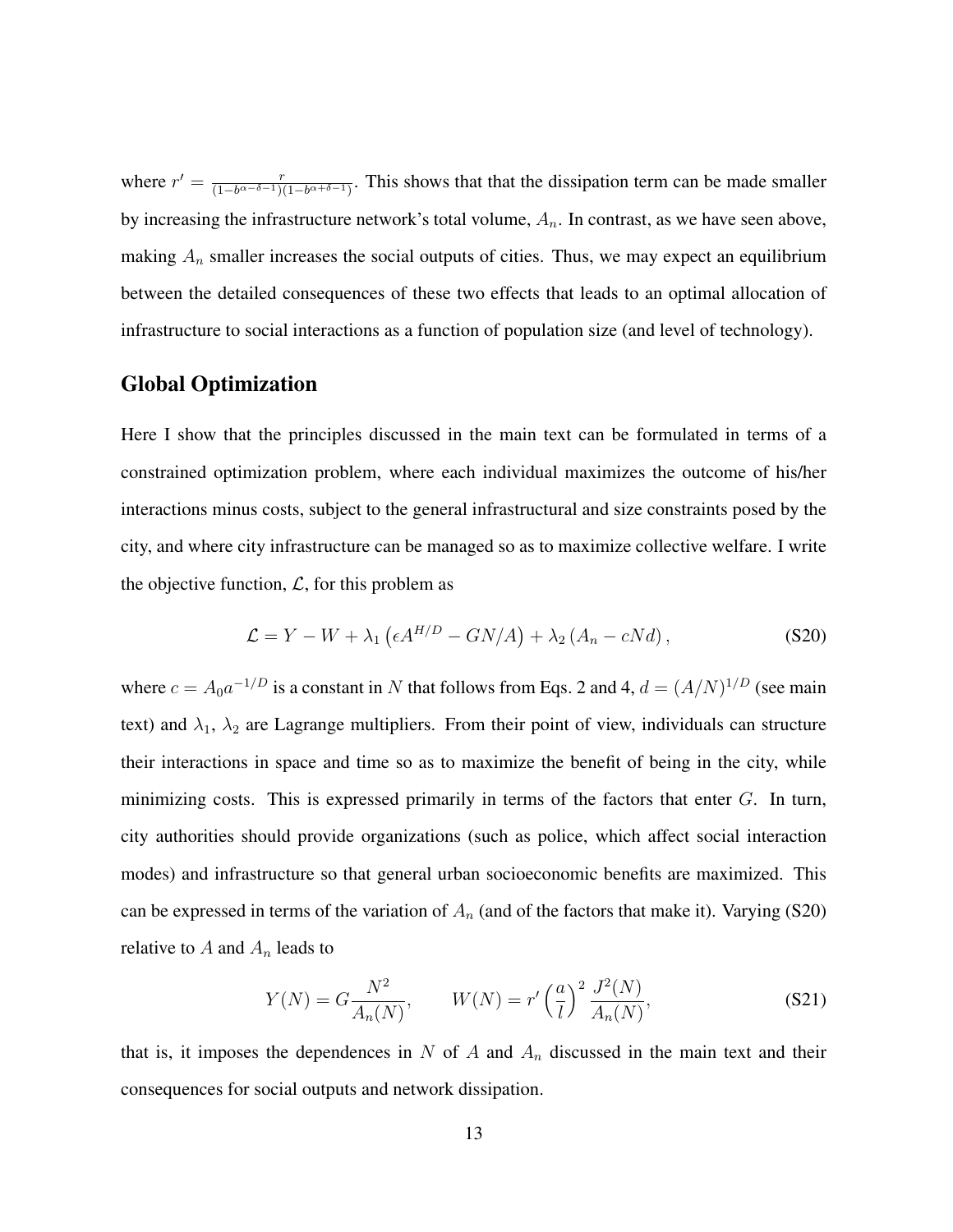Now observe that the problem of matching the sum total of social interactions to costs has two solutions in terms of values of  $G$ , specifically

$$
G \equiv G_{\min} = 0, \qquad \text{or} \qquad G \equiv G_{\max} = \left[\frac{(\epsilon l)^{2\alpha}}{r' J_0^2} l^{2(1-\alpha)}\right]^{\frac{1}{2\alpha - 1}}. \tag{S22}
$$

The first solution, at  $G = 0$ , means that for a city to exist it needs to have some level of net positive social interactions,  $G > 0$ . The second solution is the point at which network dissipation costs overwhelm the social benefits of the city, beyond which the city becomes too expensive to exist as a whole and may break up into disconnected areas. In between these two extremes, there is a special value of the coupling  $G = G^*$  for which the balance is positive and largest. We can determine this point by taking the variation of the net benefits  $\mathcal L$  relative to  $G$ , (recall that  $a = (G/\epsilon)^\alpha$ ), to obtain

$$
\frac{d\mathcal{L}}{dG} = \left[ (1 - \alpha) - \alpha \frac{r' J_0^2}{G} \left( \frac{a}{l} \right)^2 \right] \frac{N^2}{A_n(N)} = 0,
$$
\n(S23)

which results in the solution

$$
G = G^* = \left[\frac{1 - \alpha}{\alpha}\right]^{\frac{1}{2\alpha - 1}} G_{\text{max}} \le G_{\text{max}}.
$$
 (S24)

This condition implies that there is an optimal  $G$  to which any city should converge in order to maximize its difference between net social output and associated dissipation costs. Note that the city can only exist if social outputs are larger than dissipation and that, starting with small  $G > 0$ , it pays to increase the coupling for a while. However, increasing it beyond  $G > G^*$ leads to dissipation rising faster than social outputs, reducing the net difference between the two and ultimately canceling them altogether.

Finally we can rewrite  $\mathcal L$  at  $G^*$  as

$$
\mathcal{L} = Y - W = \frac{2\alpha - 1}{\alpha} G^* \frac{N^2}{A_n}.
$$
\n
$$
(S25)
$$

We see, therefore, that the optimization that is achieved in the city is open-ended relative to population size, N, as long as both individual choices and infrastructure can be mutually adapted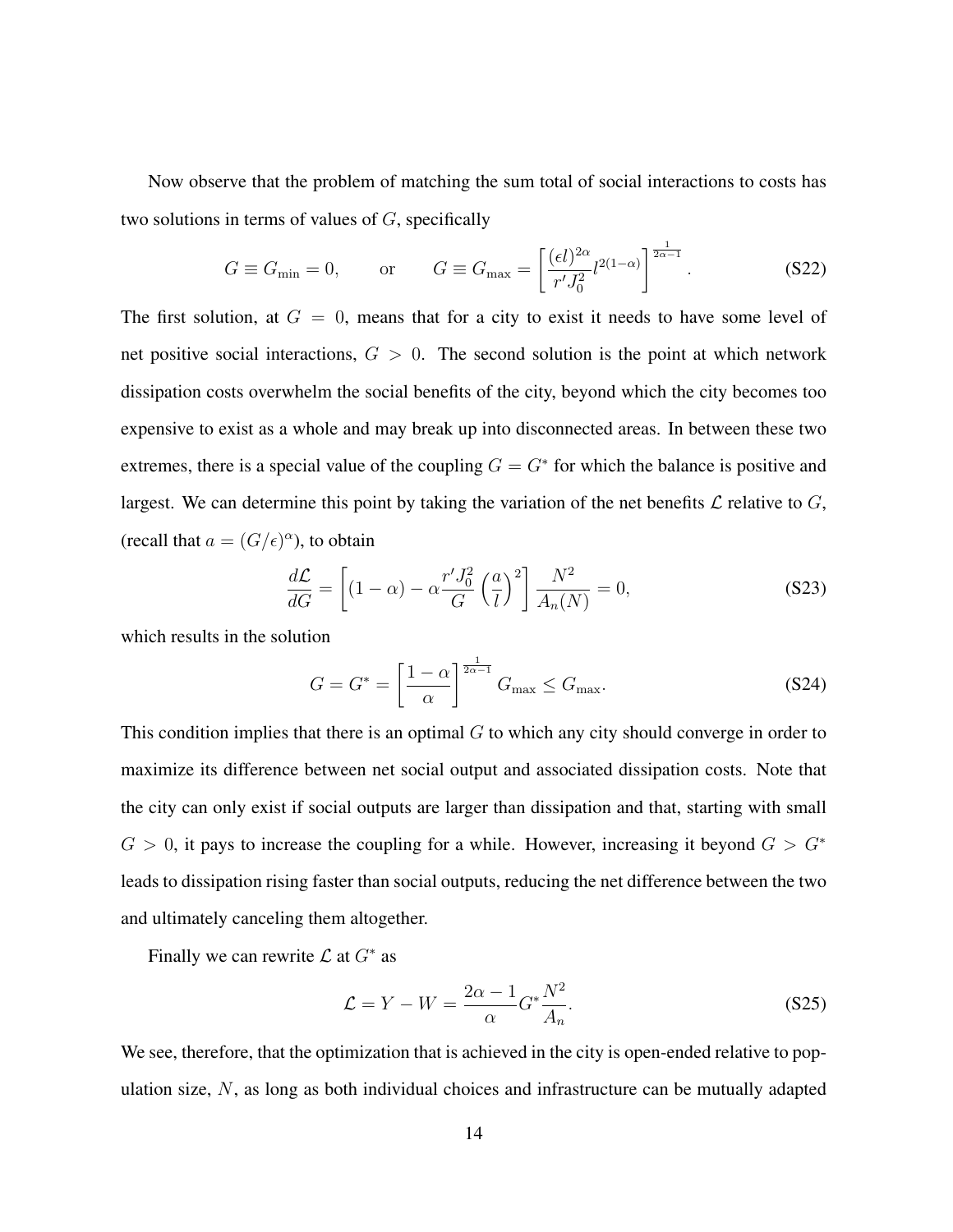to (close to) their optimal values. This emphasizes the interplay between individual and social behavior, which constitutes the necessary condition for the city to exist, and the role of infrastructure and policy in creating the conditions that promote the benefits and reduce the costs of human social behavior.

In practice, these conditions predict that the most likely value of  $G$  from a sample of many cities should correspond to  $G^*$ . Therefore, we can use an estimate of the mode of the distribution of  $G$  (Fig. 1B inset) to obtain  $G^*$ , shown as the solid yellow line. Thus, monitoring relative changes in  $Y$  (e.g. via GDP) versus those in  $W$  (the dissipative costs of transportation) allows cities to judge how close to their optimal net output they are. More importantly, it also provides a practical and quantitative basis for iterative city management and policy as well as for benchmarking urban areas relative to each other, see Fig. 1B (inset).

### Empirical Support for Urban Scaling Laws Predicted by Theory

Table S3 (and Table 1) summarizes the empirical literature on estimates of scaling relations for cities including a few new ones, introduced here. I now discuss some of the current evidence for the ranges of exponents given in Tables 1 and S3 and present a few additional examples that emphasize the consistency of scaling exponents with data from many different urban systems and over time. I also discuss issues related to currently available data for specific urban indicators and directions for future empirical research.

There have been over 50 years of research characterizing many urban properties in terms of allometric, or power law, relations, especially in geography, sociology and urban economics. The use of these types of scale-invariant relations is dictated by the general, but often unstated, assumption that human settlement properties, from the smaller towns to the largest cities, vary continuously and that there is no particular population or length scale at which they change radically. This is supported by a vast body of empirical evidence, only a fraction of which is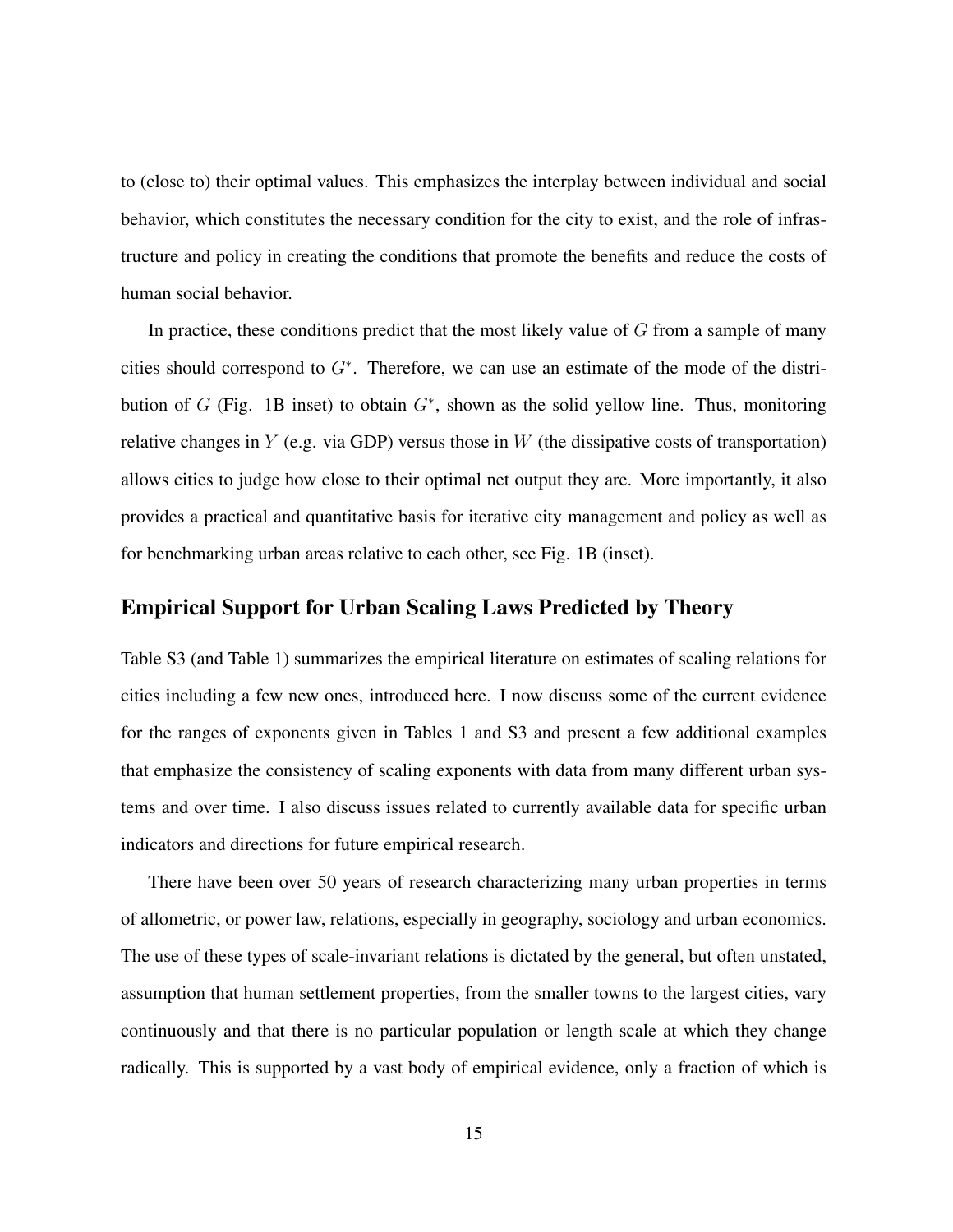discussed below.

Urban Scaling of Land Area: There have been many attempts over the last 50 years at characterizing the scaling relation between the land area of cities, A, and their population, N. Many of the early characterizations of this scaling relation in the geography literature use definitions of cities in terms of sets of administrative units (*39*) (e.g. counties, municipalities), which leads to several potential biases. Also, more modern methods relying on remote sensing measure built area (impervious surfaces), which more closely tracks the infrastructure network, especially in larger cities, thus providing a good measure of  $A_n$ , but not necessarily of A, the circumscribing area, see Table S3. In addition, some of these studies, especially early analyses of satellite data (*40, 41*), assumed that cities would take an approximately circular form, and analyzed the scaling of the corresponding radius, see also (*42*). These methodological choices introduce uncertainly in the measurement of the area of cities and are further compounded by changes in settlement spatial profiles over time that occur as a result of socioeconomic growth and technological change in transportation, as discussed in the main text. These effects must be carefully considered in order to compare statistical analyses of data.

The first quantitative analyses of the relation between  $A$  and  $N$ , to the best of my knowledge, go back to the late 1950's and early 1960s. Stewart and Warntz (*39*) measured areas associated to cites (political units) in the US in 1940 and England and Wales in 1951 and found  $\alpha \sim 0.75$ . Nordbeck (18), using 1960 and 1965 data, found that for about 1,800 urbanized areas in Sweden  $\alpha \simeq 2/3$ , which is also consistent with US metropolitan statistical areas in recent years (42). He discusses different definitions of cities, but uses the Swedish *tatort* (urbanized area) in his empirical analysis, which is a built up area connected by infrastructure in analogy to the principles and assumptions made in the main text. Nordbeck's work (*18*) is important because, in addition to this empirical analysis, it develops the first theoretical argument for  $\alpha = 2/3$  and discusses the nature of the settlements that show the greatest variation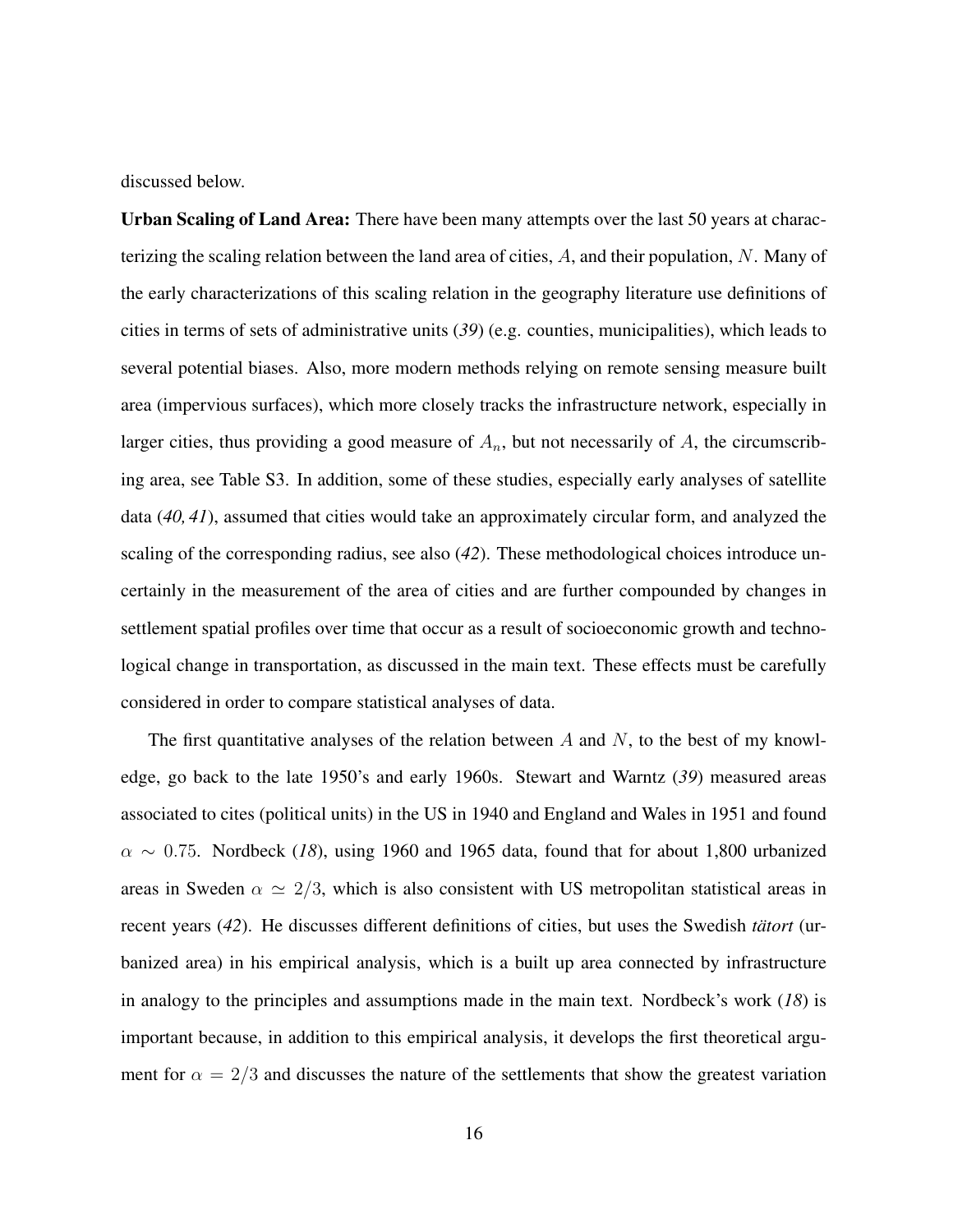from scaling, see also (*43*). Specifically, he discusses the particular functional characteristics of settlements, especially among small towns, that can lead to deviations from scaling, from dormitory towns and railroad villages, to fishing communities and resorts. But most importantly, Nordbeck develops a theoretical argument for cities in terms of general allometry, in analogy to river networks and biological organisms. He argues that the the settlement profile of cities is heterogeneous in space and that, as a consequence, total population must scale with a dimension larger than that of land area and has a most natural dimension of a physical volume (D = 3). This implies  $N \sim A^{3/2}$ , or  $A(N) \sim N^{2/3}$ , as he observes (18). The theoretical framework developed in the main text derives this result in the particular case of  $D = 2, H = 1$ . But, importantly, the theory developed here shows how this scaling exponent can be obtained through the consideration of more fundamental urban function rather than form, specifically via the requirement of population mixing under advantages of agglomeration in terms of social interactions, subject to transportation costs.

After Nordbeck, several other studies found values of  $\alpha$  in the range  $2/3 \leq \alpha < 1$ , see e.g. (*39–42, 44–47*). The larger observed variability in the exponent of this scaling relation relative to others may be the result of the adoption of different (inconsistent) definitions of city, limited ranges of scales, different measurement methods, etc (48). The range for  $\alpha$  given in Table 1 (see Table S3) is a synthesis of these results and reflects this larger variance. It would be desirable in the future to develop a more consistent approach to measuring this scaling relation, hopefully motivated by the theoretical framework developed here.

Urban Scaling of Paved Areas: Several of the more modern empirical studies aiming at capturing the spatial extent of cities use satellite imagery as a means to measure the built area of settlements. These data allow, in principle, for simultaneous and consistent measurements over many cities. Pioneering studies by Batty, Longley and collaborators in the early 1990s (*49*), analyzing specific regions of Britain (such as Norfolk) found no (strong) agglomeration effects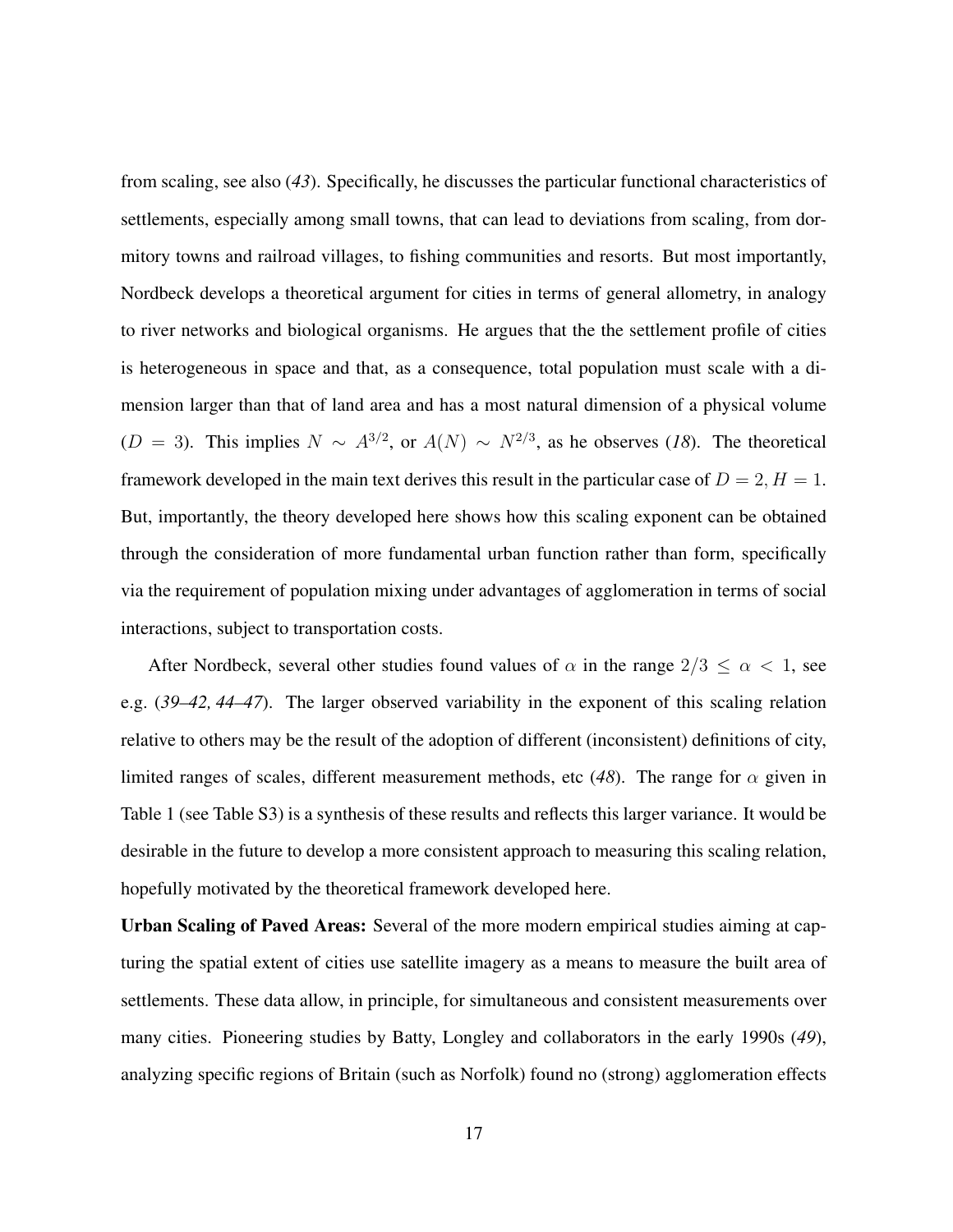in this regional context, and developed null models to account for such behavior. However, these techniques have since developed further and been carefully calibrated and refined over the last 20 years, see e.g. discussion in (*16*). As a consequence remote measurements of built area have probably become reliable in the last few years thanks to new satellite imagery and more thorough comparative analyses. When applied to large cities they measure primarily the area of paved infrastructure, thus providing a measure of  $A_n$ , not  $A$ . A variety of recent results for large cities in Europe (*50*), China (*51*) and over 3,600 cities over 100,000 people worldwide (*16*) establish the scaling  $A_n \sim N^{\nu}$ , with  $\nu \sim 5/6$  (see Table S3), in general agreement with the theoretical arguments developed in the main text. The value of the exponent  $\nu$  shown in Table 1 is a synthesis of direct measurements, such as those shown in Fig. 1A (main text), and of these recent remote sensing estimates, see Table S3. More systematic measurements of  $A$  and  $A_n$ and corresponding population sizes, would be desirable and new remote sensing datasets, properly calibrated and expanded to smaller settlements, may provide the best candidate empirical approach to this end (*16*).

Urban Scaling of Social Outputs: Perhaps an even richer literature addresses the effects of city population size on urban socioeconomic quantities. General qualitative arguments for the advantages of cities in human social life are very old and date back to at least Aristotle (*52*) in his *Politics*, where he discusses the greater scope of human sociality in cities (polis) when compared to animal societies. In terms of inspiring economic theory, the work of Alfred Marshall about industrial districts (*23*) and, more recently, of Jane Jacobs (*22*) and Allan Pred (*53*), suggested general qualitative mechanisms for why larger cities can generate increases in innovation and economic production rates and inspired many subsequent empirical and theoretical studies. The main arguments about these dynamical (functional) advantages of larger cities rely on aspects of their internal socioeconomic structure, which allow larger cities to provide new and better services in the context of a (national or even international) system of cities (*22*), (*53*). These ideas,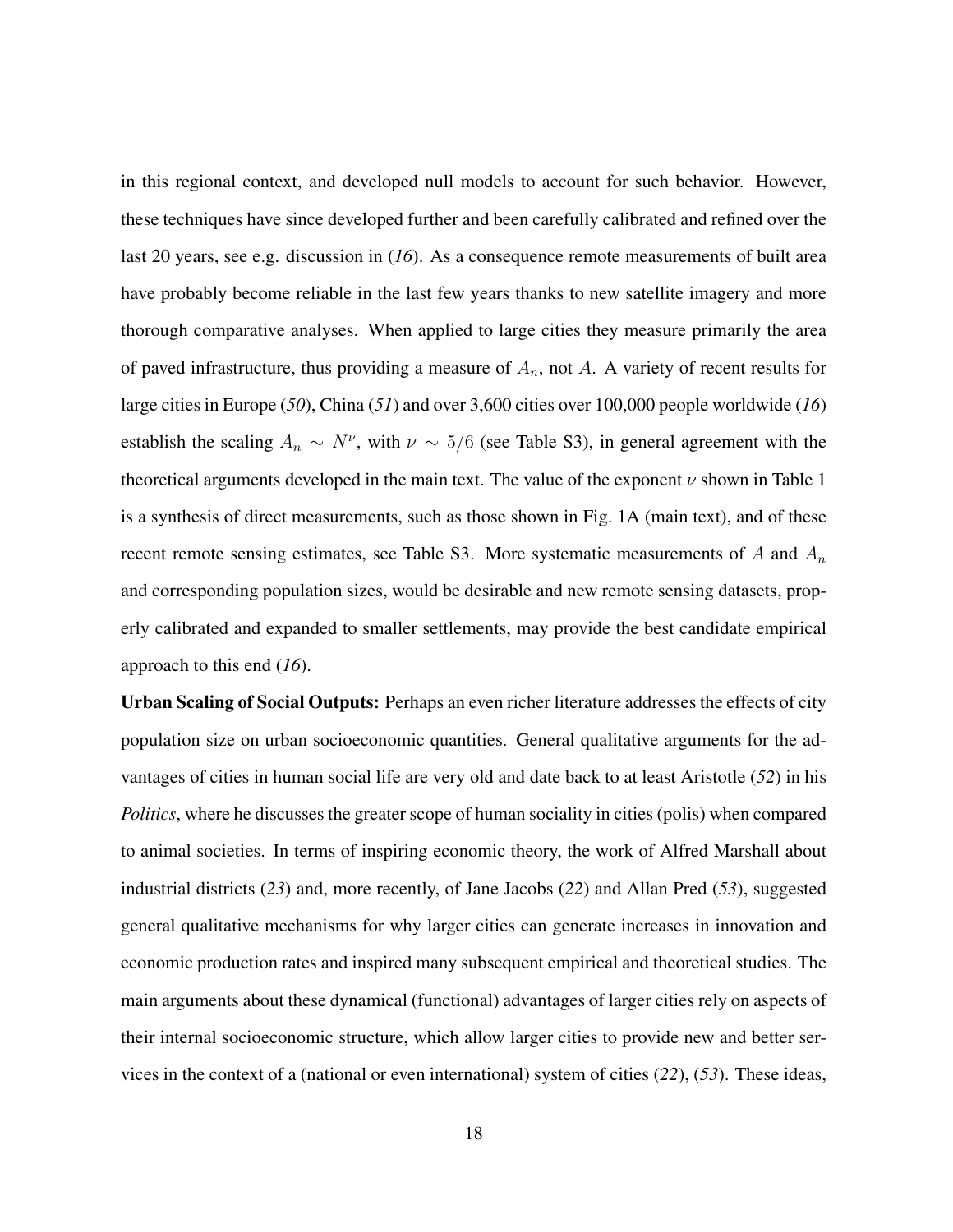which together with concepts from location and central place theory (*54, 55*), constitute the basis for modern economic geography (*29*), require progress in the current quantitative understanding of urban social and infrastructural networks as the basis for predicting agglomeration effects. This is the objective of the theoretical framework developed in the main text.

Historically, it was only in the 1970s, to my knowledge, that direct empirical analyses of socioeconomic output rates across cities were first carried out. Sveikauskas (*9*) provided one of the first such measurements, dealing with the scaling of value-added in several manufacturing sectors in US metropolitan areas with population, controlling for the education level of the workforce. In this spirit, many subsequent studies followed and attempted to control for other factors that co-vary with city population size, such as types of economic sector or measures of human capital. It is important to emphasize that these factors vary over time and with the level of socioeconomic development, while scaling exponents do not, see Fig. S3. For example, much of the wealth of cities in China at present, see Fig. S1, depends on manufacturing, while the wealth of cities in Germany, Japan or the USA, Figs S1-3, rely on other more "high-tech" sectors, such as media, finance, and more advanced technology, with different compositions in different nations. The disproportionate concentration of high value-added sectors and human capital in larger cities provides only a circular argument for the higher productivity of larger cities, a point already clearly made by Jacobs (*22*) and Pred (*53*) in their foundational work on the economies of cities. Thus, these effects must be explained together from a more fundamental dynamics that allows both increases in economic productivity and in human capital to arise in the first place and reinforce each other to realize their productive potential (*22*,*23*), (*53*). A central objective of the theoretical framework of the main text is to provide a basis for the understanding of such joint dynamics in terms of evolving structures of urban social networks.

The most direct measure of the size of urban economies is the Gross Domestic Product (GDP) of metropolitan areas. The US Bureau of Economic Analysis has been publishing data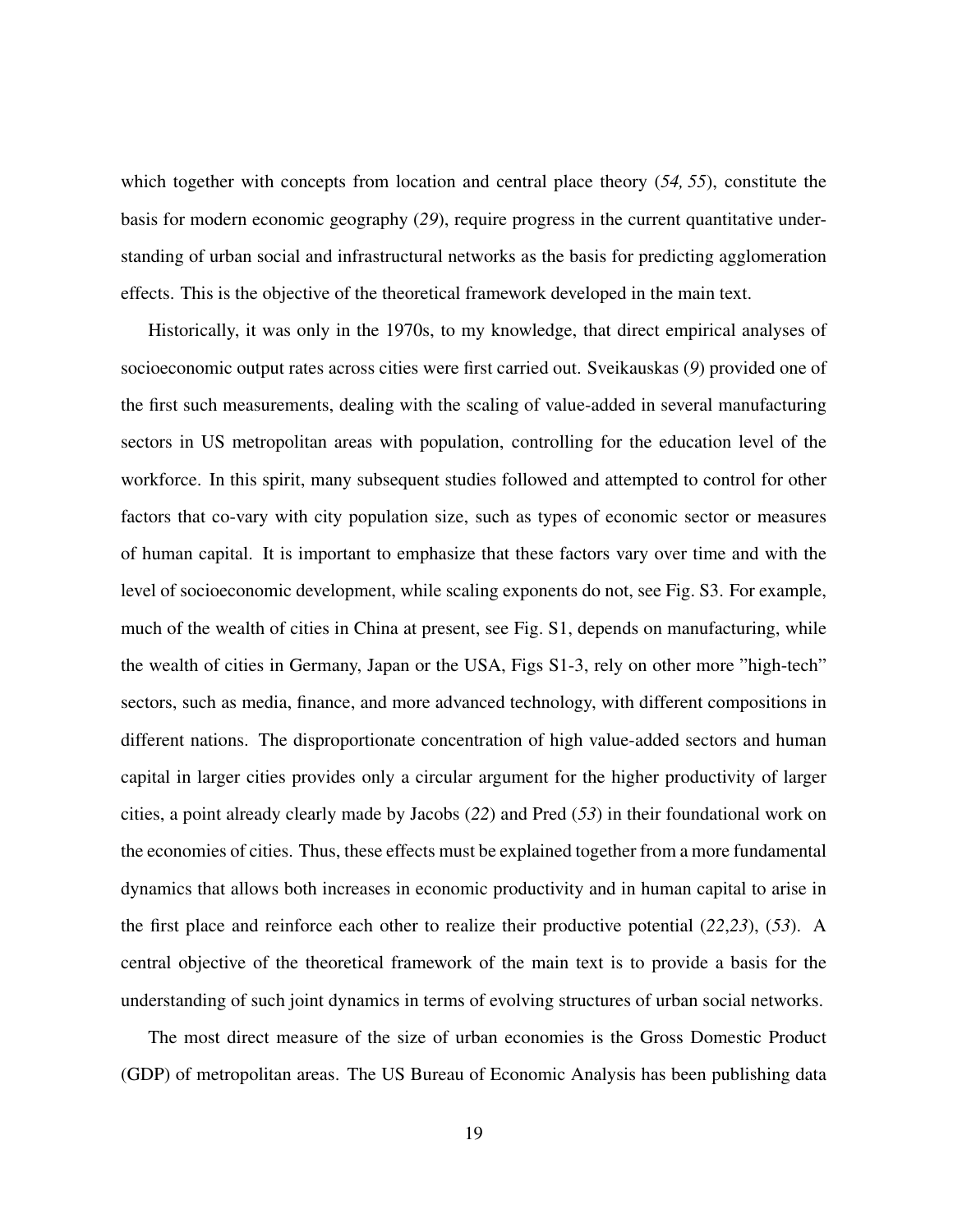on Metropolitan GDP since 2001 only, and of components of personal income (including wages) since 1969, see Fig S3. Metropolitan GDP is derived as the sum of the GDP originating in all the industries in the metropolitan area, at some level of industrial classification resolution. Both these measures (GDP, wages) rely on data collection from a variety of state and federal sources and their construction is complex but consistent, see http://www.bea.gov/regional/ methods.cfm. For other nations these procedures tend to be analogous and some detail is available in the original sources' online materials, see Materials and Methods above.

Analyses of other quantities mediated through social interactions, such as crime, the incidence of contagious diseases, innovation, etc provide opportunities to measure the effects of cities in accelerating human social contact rates. Generally, in modern societies, levels of person-on-person crime (such as homicides) increase superlinearly with city size (*10*,*12*,*25*). However, this may not always have been the case as it is the net result of superlinear opportunities for violence and social measures to combat crime (metropolitan police), which historically are first developed systematically in larger cities (*1*), (*56*). It has been argued for example that in Medieval times, cities were safer than the countryside (and both were very violent by modern standards) (*1*), and also that pre-1940s larger cities in the USA were safer (*57*) than smaller places, but quantitative data in support of these statements are weak. At present, urban systems that present higher levels of violence, especially in Latin America and parts of Africa, also suffer from severe issues affecting the availability and reliability of reported data (*25*). Nevertheless, where data are systematically collected exponents are in the expected ranges (*25*).

These reporting biases also affect measurements of public health data, especially dealing with the incidence of contagious diseases. In developed nations, access to modern public health in large cities has all but stemmed the worst impact of most contagious diseases. An exception may be HIV/AIDS in the early years of the epidemic (*12*) (which showed superlinear rates of incidence with city size), as no crowd immunity effect or clinical inter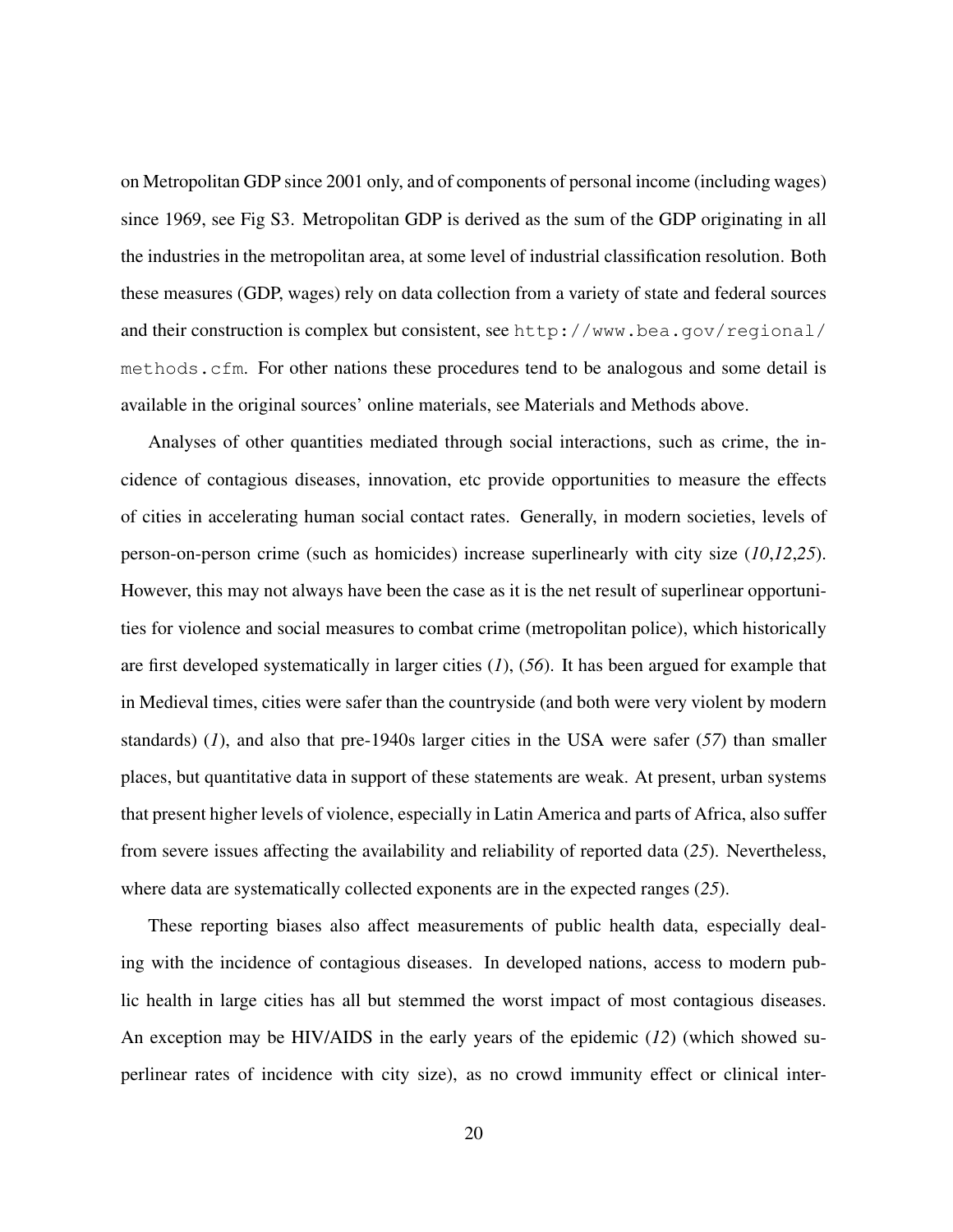vention could then reduce death rates. The effect of antiretroviral treatment for the disease has sharply reduced new cases of the disease (as well as deaths) from the date of its introduction in the US in 1996. But because this introduction seems to not have suffered from substantial city size biases (at least among large cities for which there is data), it has not affected scaling exponents significantly. Data from the US Centers for Disease Control (CDC) for the earliest years of the epidemic are sparser and concentrated on higher risk population segments, see http://www.cdc.gov/hiv/topics/surveillance/resources/ reports/past.htm#supplemental, and the specific urban areas where the epidemic first took root, such as San Francisco and New York City. Later years provide a more general picture of urban contacts leading to the spread of the disease. It would be interesting to perform more thorough analyses of the epidemic's history, with these events and data limitations in mind.

Other contagious diseases, such as diarrheal diseases, have historically contributed to much urban mortality, especially among children. Where data are available, the incidence of these diseases is clearly correlated to urbanization, including in 19th century Britain (*58*). At present, where these diseases remain a major burden, data are usually lacking or are unreliable. This situation may soon change, due to new measurement opportunities in developing nations resulting from portable device technologies. These opportunities will provide important tests and applications of the theoretical framework developed here in environments where understanding and managing urbanization are most critical.

Urban Scaling of Invention and Innovation: While very important for growth and development, innovation is difficult to measure unambiguously. Patents (*11*) have provided a proxy for technological innovation, as have employment in 'creative' sectors (*59*). Patents tend to show scaling exponents slightly larger than most other socioeconomic rates, in the range  $\beta =$ 1.2 − 1.3, possibly because they rely on interactions between individuals that are already dis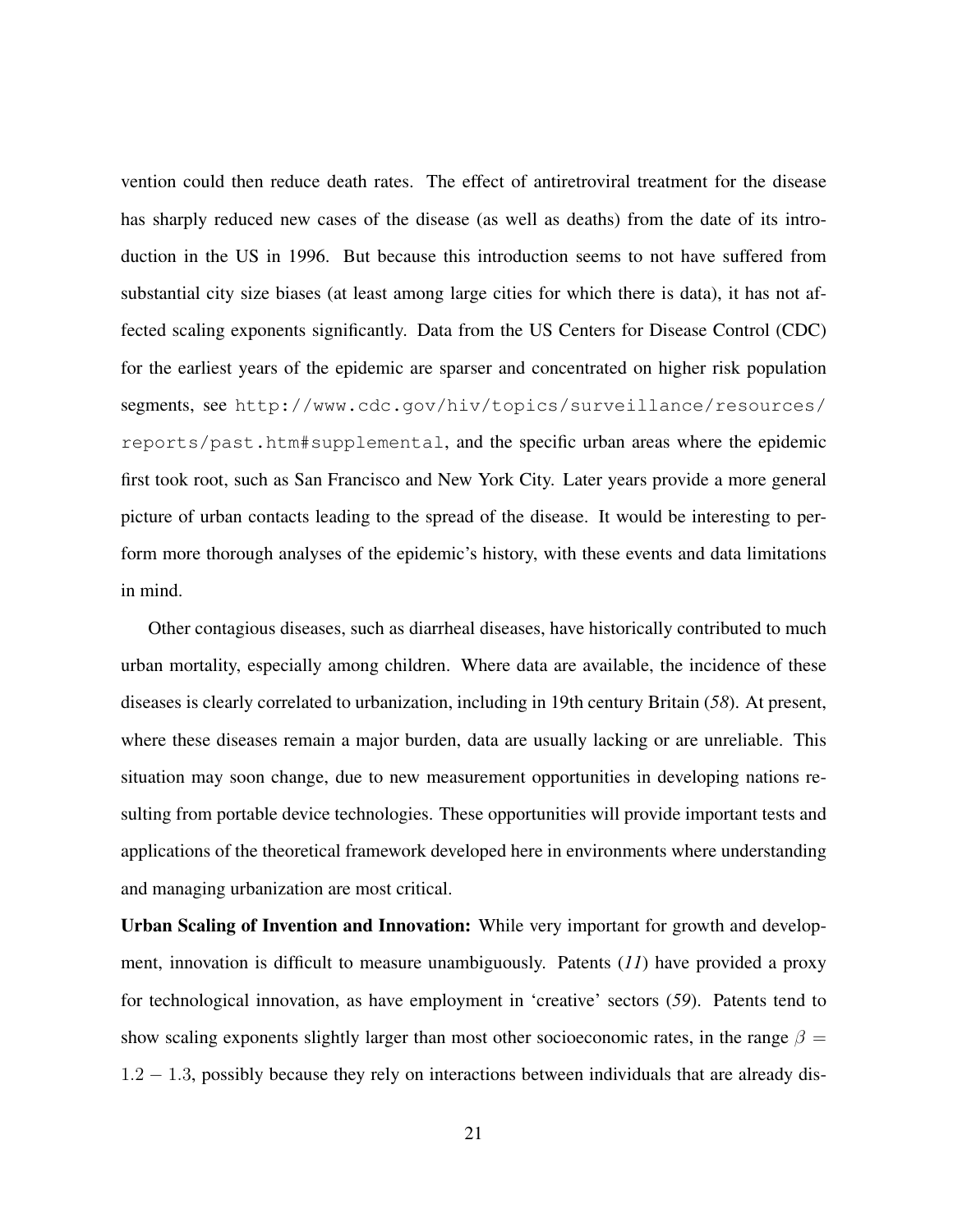proportionately present in larger cities. For example, the number of supercreative<sup>1</sup> professionals (*59*) scales with city size in the US with an exponent  $\beta \simeq 1.15$  (*11*).

The exponent range for socioeconomic rates in Table 1 are obtained from references (*9*,*10*,*11*,*12*), (*43*), without controlling for co-varying factors, see Table S3.

Direct Measurement of Scaling of Social Interactions: Direct measurements of human social interactions are difficult to obtain because of issues of privacy and because of the vast numbers of people involved in each city and the necessity to cover cities of different sizes. Pioneering studies in sociology (*60,61*), based on survey data, established a few general trends about strong links and how they vary with types of people, such as age or socioeconomic status. These findings suggest an increase in social connectivity with city size, as more people of working age and of higher socioeconomic status manifest on average more connections, but their methods and scope are not entirely conclusive in this respect. More recently, the advent of large scale cell phone data allows us more comprehensive measurements of social networks, though with a different set of caveats. A recent study of two different European nations (*21*), Portugal and the UK, establishes the superlinear behavior of various measures of social interactions with exponents in general agreement with theoretical expectations, see Table S3. This is the range shown in Table 1.

Urban Scaling of Land Rents: An estimate for land rents across the city, given in Tables 1 and S3, follows from considering the total income  $\sim N^{1+\delta}$  divided by the total land  $\sim N^{\alpha}$ , which results in average land rents (measured in units of money per unit area and unit time) scaling with an exponent  $P_L \sim N^{1-\alpha+\delta}$ ,  $1-\alpha+\delta \simeq 1/2$  in  $D=2$ ,  $H=1$ . Thus, land rents scale faster with population than incomes or wages. This is offset in part, by smaller per capita use of land, achieved primarily by increasing the floor area of buildings relative to their land footprint

<sup>1</sup>Supercreative professionals (see (*59*), pages 327-329) are defined as individuals working in "Computer and Mathematical, Architecture and Engineering, Life, Physical and Social Sciences, Education Training and Library, Arts, Design, Entertainment, Sports and Media" occupations. These professions are defined by the Standard Occupation Classification System of the US Bureau of Labor Statistics.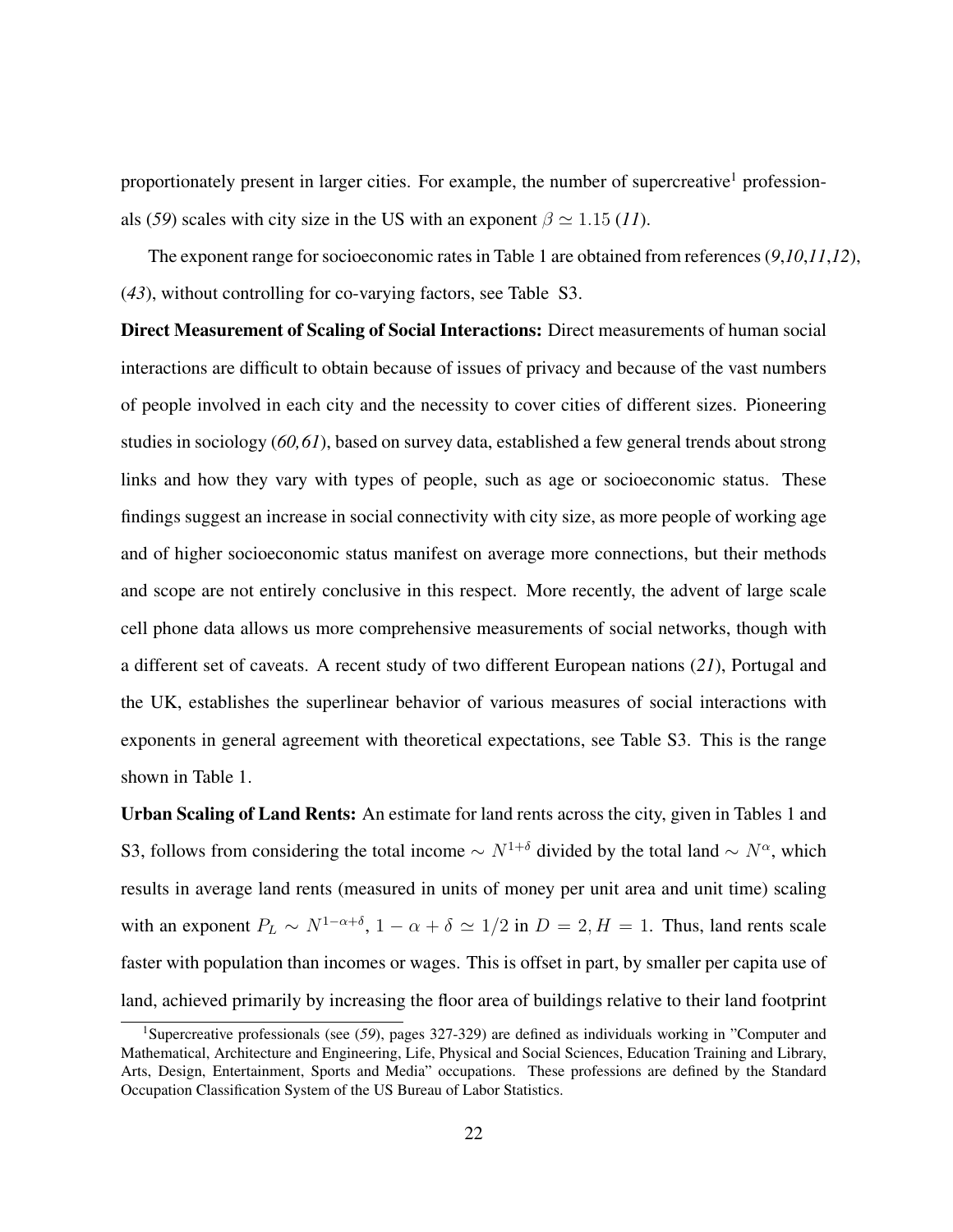by building taller multi-floor units.

Data on land rents across cities are fairly sparse. Ranges given in Table 1 are obtained by adapting the results from (*24*) on housing values as a proxy. Note that in their Figure 3 these authors estimate the scaling of personal income per capita on median house value by metropolitan area. They find an exponent of  $0.34 \pm 0.02$ . Thus, with income per capita scaling with exponent  $\delta$ , we obtain that  $P_L \sim N^{\delta_L}$ , with  $\delta_L = \frac{\delta}{0.34} = 2.94\delta = 1 - \alpha + \delta$ . In the estimates given in Table 1 I used  $\delta = 1/6$ , but a slightly lower value of this exponent (often associated with income, but not wages or GDP, because of national transfers) will naturally result in a lower estimate of  $\delta_L$ .

New Evidence for Predicted Scaling Relations for Different Nations and Time: Figs. S1-3 show how the scaling of superlinear socioeconomic rates is a property of many urban systems worldwide, across several continents (Americas, Asia, Europe) and levels of development (e.g. China or the USA). Fig. S1 also shows the sublinear scaling of infrastructural quantities, see also (*12*), in relation to corresponding socioeconomic rates for the metropolitan areas of Japan. Finally, Fig. S3 show the extraordinary consistency of superlinear scaling of socioeconomic rates (wages) in US Metropolitan Statistical Areas over the last 40 years, see also (*43*). This confirms the theoretical prediction that scaling exponents are independent of time, and levels of socioeconomic development, which vary considerably over this period; see Fig. S3d.

All this evidence, across time and nations all over the world, establishes some of the general properties of cities that can explain their universal role in socioeconomic development of human societies (*1*,*9*,*22*). Current data gaps, uncertainties and potential biases also stress the need for theory that can establish key quantities to measure and provide quantitative hypothesis for their magnitude and behavior. The framework developed here seeks to explain and provide predictions for urban data anywhere, through an interdisciplinary quantitative synthesis from geography, sociology, urban economics, planning and complex systems. It establishes the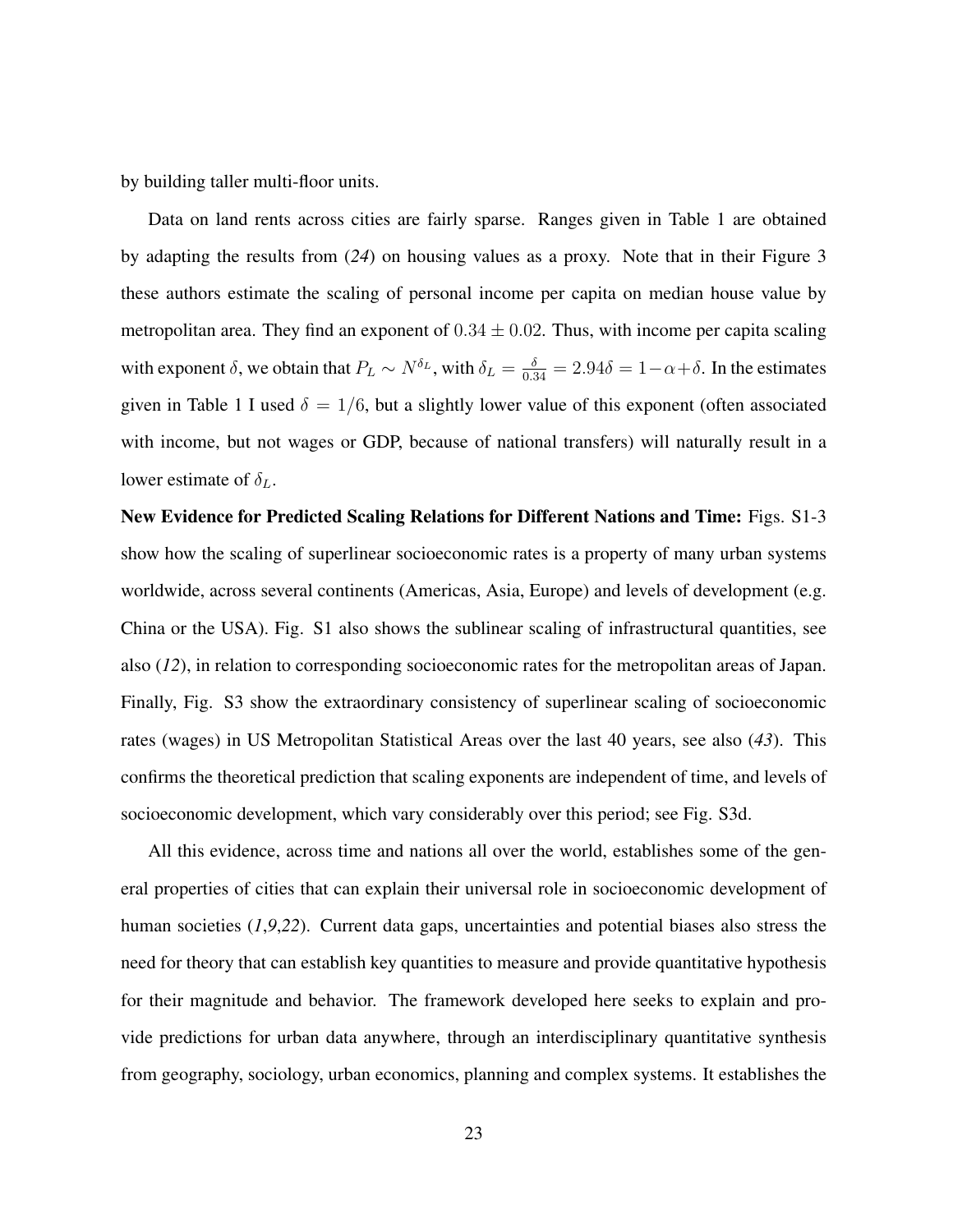fundamental nature of cities in terms of network theories of people and infrastructure.

#### $11.5\,$ Log Length of Roads [km]<br>
end the face of starting Log Total Income [yen]<br>  $\frac{1}{2}$ <br>  $\frac{1}{2}$ <br>  $\frac{1}{2}$ <br>  $\frac{1}{2}$ <br>  $\frac{1}{2}$  $10.5$  $10.0$ 9.5  $9.0\frac{1}{5}$  $\frac{6.5}{\text{Log Population}}$  $\overline{7.5}$  $\overline{8.0}$  $\overline{6}$  $\frac{6.5}{\text{Log Population}}$  $\overline{7.5}$  $\overline{8.0}$ ៩ក  $5.\overline{5}$  $(a)$  (b)

## Supplementary Figures

Figure S1: Income and infrastructure for Japanese cities in 2005. (a) Scaling of the income in Japanese Metropolitan Areas (MAs) (orange circles) and underlying prefectures (green dots). Observed scaling with exponent  $\beta = 1.12$  (95% confidence interval [1.07, 1.17],  $R^2 = 0.99$ ) is shown as the solid blue line. (b) Scaling of the the length (not area)  $L_n$  of roads in Japanese MAs (orange circles) and prefectures (green dots). Observed exponent (solid blue line) is  $\beta = 0.67$ (95% confidence interval [0.55, 0.78],  $R^2 = 0.94$ ). Both exponents are in close agreement with the theoretical expectations developed in the main text.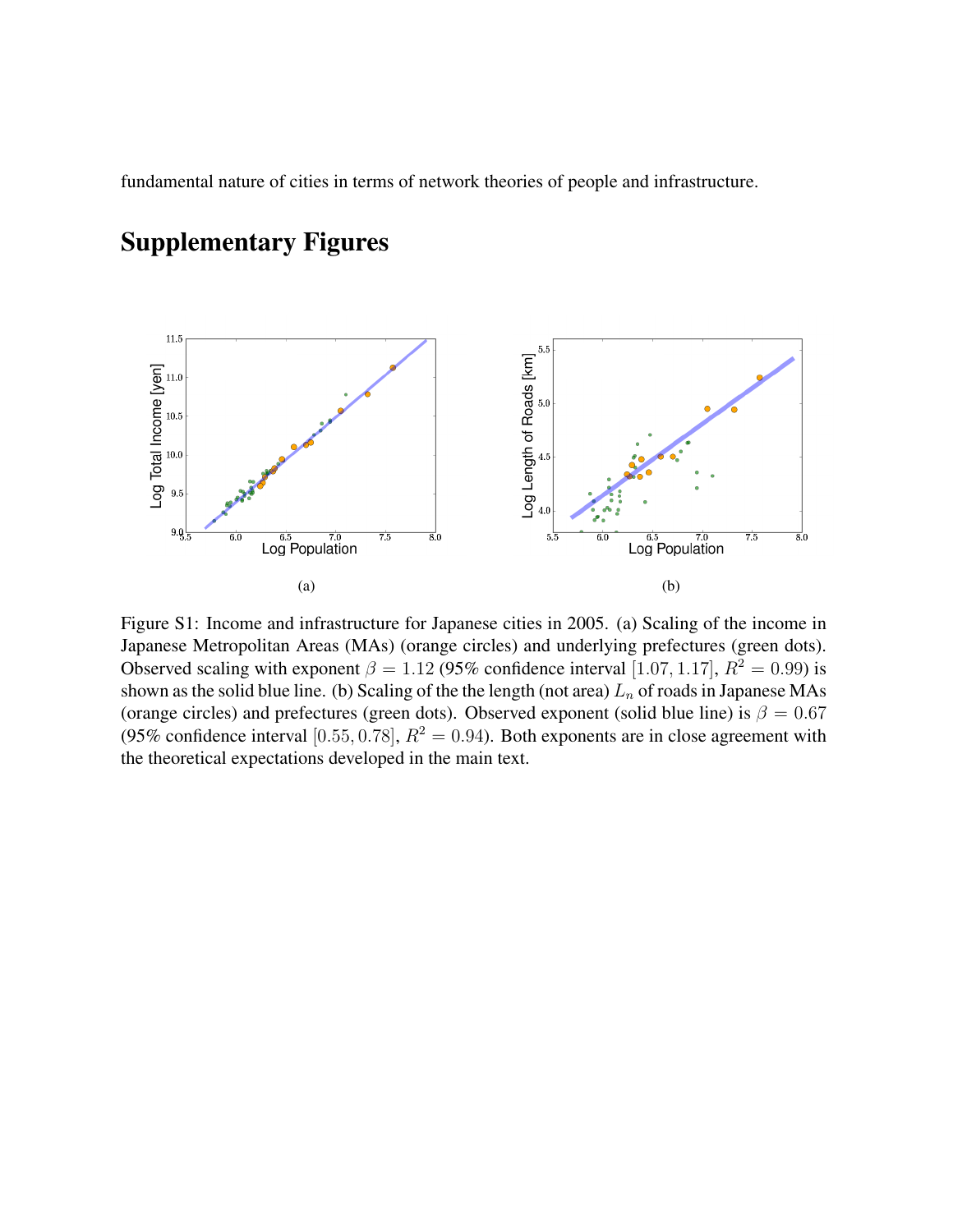

Figure S2: Scaling of Gross Domestic Product (GDP) for cities in China and Germany. (a) Scaling of the GDP of prefectural cities (urban districts) in China in 2005. Observed scaling with exponent  $\beta = 1.22$  (95% confidence interval [1.11, 1.33],  $R^2 = 0.65$ ) is shown as the solid line. Urban population is measured through official residence permits. There is substantial evidence that population counting in this way underestimates the resident population of large cities by as much as 5 million in Beijing and Shanghai. Such adjustments would bring the estimated exponent down slightly. (b) Scaling of the GDP of German Larger Urban Zones (functional cities defined by European Union Statistics) in 2004. Observed exponent (solid red line) is  $\beta = 1.10$  (95% confidence interval [1.02, 1.18],  $R^2 = 0.96$ ). The estimate of the exponent is brought down slightly by the two largest cities, the Ruhr Valley and Berlin, respectively. In their absence the estimated scaling exponent agrees perfectly with the simplest theoretical expectation of  $\beta = 7/6$ . The Ruhr Valley is an industrial area composed of several distinctly recognizable cities. Berlin is a special large city having been largely destroyed in World War II and still experiencing, at this time, the integration of its Western and Eastern parts, in the aftermath of German reunification. Its current population of about 3.5 million remains substantially smaller than at its height (in 1939 it was estimated at 4.3 million.)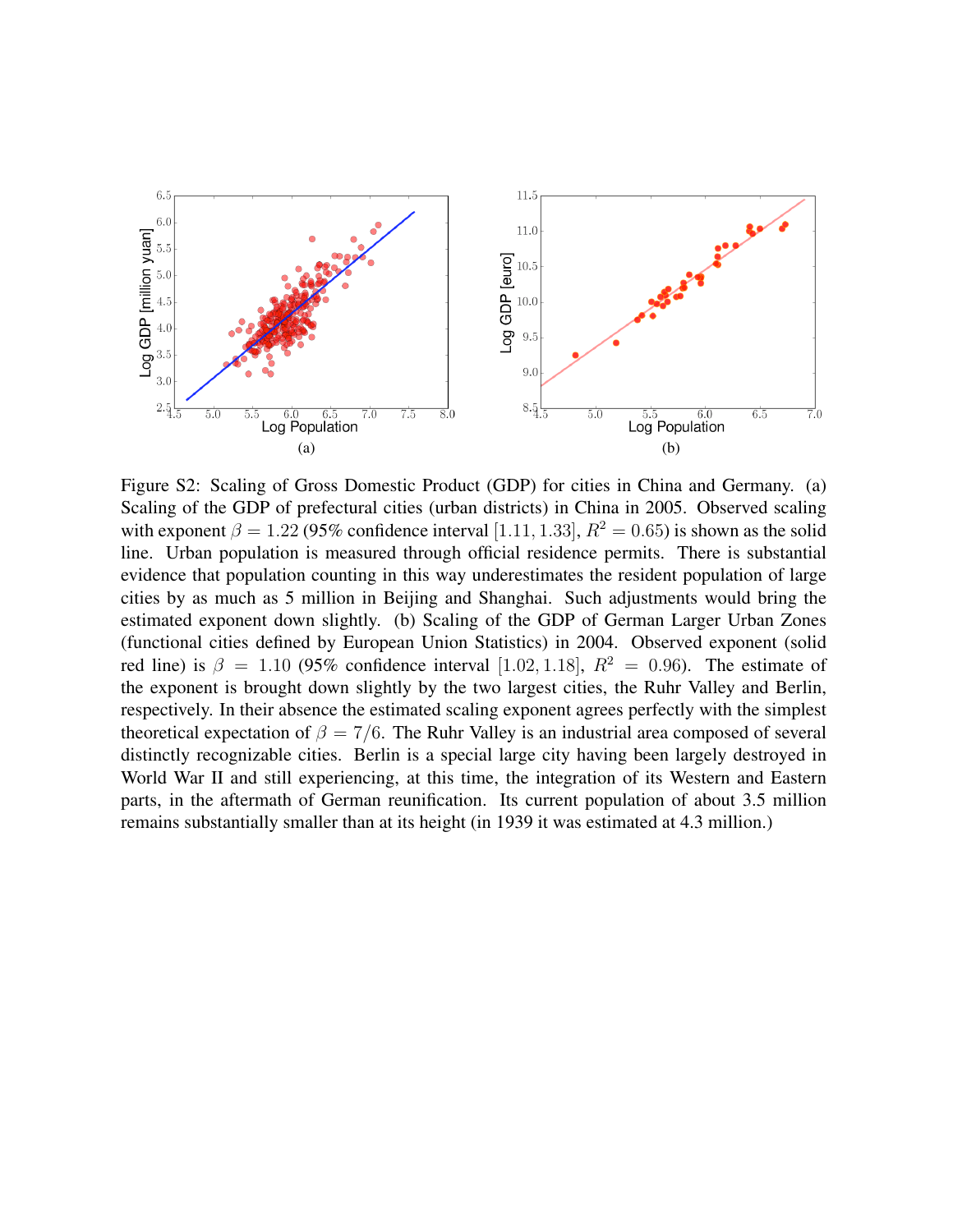

Figure S3: Consistency of scaling relations for socioeconomic outputs over 40 years. Scaling of total wages (in thousands of US\$) in US Metropolitan Statistical Areas (a) in 1969, scaling exponent  $\beta = 1.11$  (95% confidence interval [1.09, 1.13],  $R^2 = 0.95$ ) (b) in 1989,  $\beta = 1.12$ (95% confidence interval [1.10, 1.14],  $R^2 = 0.94$ ), and (c) in 2008,  $\beta = 1.10$  (95% confidence interval [1.08, 1.13],  $R^2 = 0.93$ ). Throughout this 40-year period exponents stayed remarkably consistent, within each other's 95% confidence intervals, even as population and baseline wages,  $Y_0$ , grows considerably (d), and the economic base of cities changes profoundly, undergoing several periods of recession and expansion.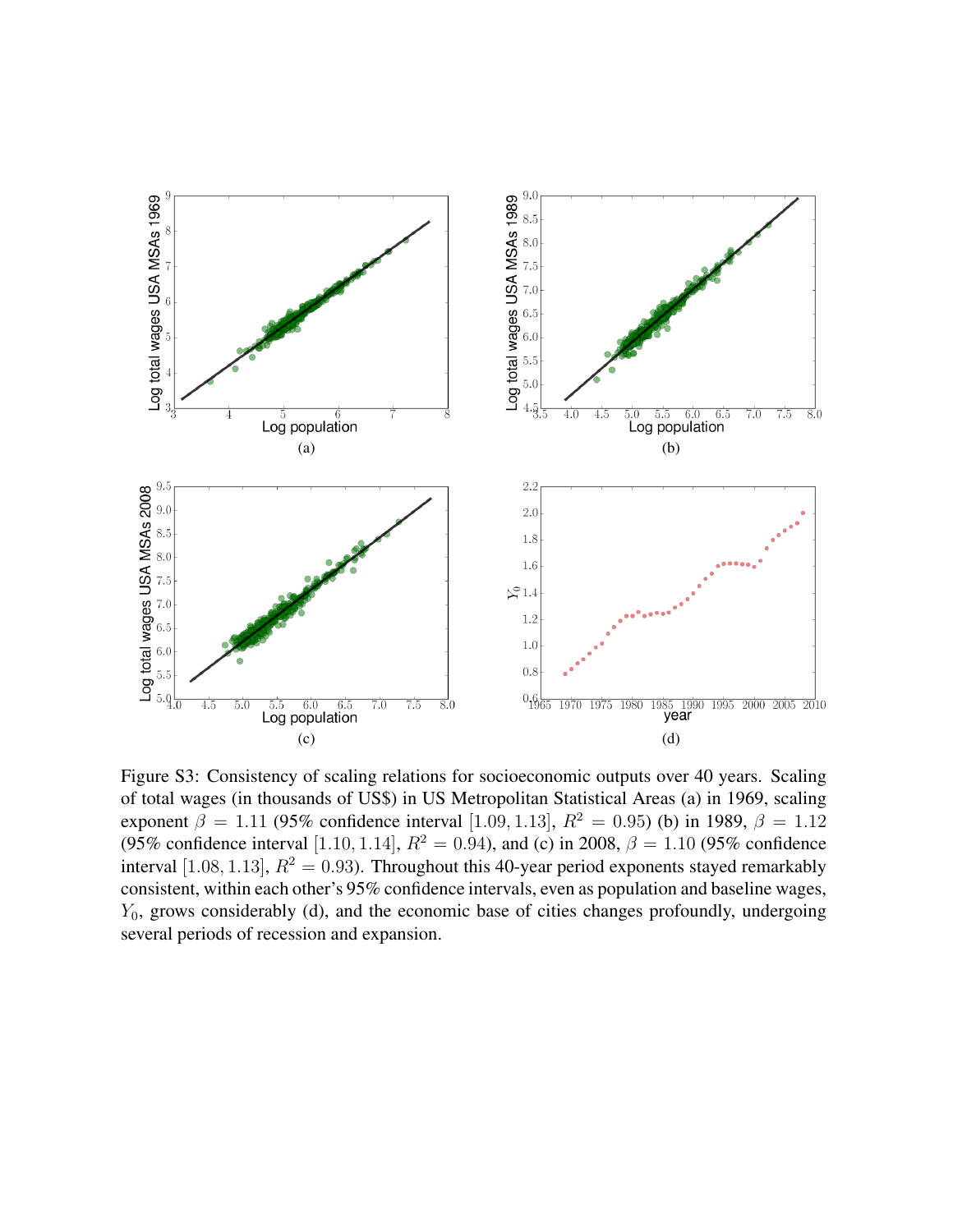## Supplementary Tables

| Input Variable                                      | Symbol                        |
|-----------------------------------------------------|-------------------------------|
| dimension of space                                  | D                             |
| fractal dimension for travel paths                  | H                             |
| transportation cost per unit length travelled       | $\epsilon$                    |
| interaction area per person (cross section)         | $a_0$                         |
| average travelled distance per person (path length) | ℓ                             |
| interaction strength for social quantity $k$        | $g_k$                         |
| smallest network cross section                      | $s_{*}$                       |
| current density in smallest network segments        | $\rho_*$                      |
| carrier velocity in smallest network segments       | $v_{*}$                       |
| resistance per unit length of network               | $\boldsymbol{r}$              |
| Derived Urban Parameter                             | Symbol                        |
| average social interaction strength                 | $\bar{g} = \sum_{k} p(k) g_k$ |
| coupling                                            | $G = \bar{g}a_0\ell$          |
| agglomeration exponent                              | $\delta = \frac{H}{D(D+H)}$   |
| current per capita on networks                      | $J_0 = s_* \rho_* v_*$        |

Table S1: Fundamental urban parameters and their significance.

| <b>Scaling Relation</b>                     | Pre-factor                                                    | Exponent                         |  |  |
|---------------------------------------------|---------------------------------------------------------------|----------------------------------|--|--|
| land area                                   | $a=\left(\frac{G}{\epsilon}\right)^{\alpha}$                  | $\alpha = \frac{D}{D+H}$         |  |  |
| network volume (area)                       | $A_0 = \frac{s_* a}{l} \frac{1}{1 - b^{\alpha + \delta - 1}}$ | $\nu = \overline{1-\delta}$      |  |  |
| network length                              | $L_0 = a/l$                                                   | $\lambda = \alpha$               |  |  |
| social interactions and socioeconomic rates | $Y_0 = G/A_0$                                                 | $\beta = 1 + \delta$             |  |  |
| power dissipation on networks               | $W_0 = \frac{arJ_0^2}{s_*l(1-b^{-1+\alpha-\delta})}$          | $\omega = 1 + \delta$            |  |  |
| land rents                                  | $P_0 = Y_0/a$                                                 | $\delta_L = 1 - \alpha + \delta$ |  |  |

Table S2: Summary of the dependence of scaling parameters on input variables (Tables 1 and S1). Note that exponents are only dependent on the the dimensionless parameters  $H, D$ , and are in general independent of network parameters or of details of individual behavior. In this sense we may expect exponents to be largely invariant in time, population size or levels of socioeconomic development. Nevertheless, H is a means of measuring how connected (inclusive) a city is and may change slowly over time. The prefactors of the scaling relations depend on the remaining input parameters and do change over time (e.g., see Fig. S3d), reflecting socioeconomic development and changes in the properties of infrastructure and individual behavior.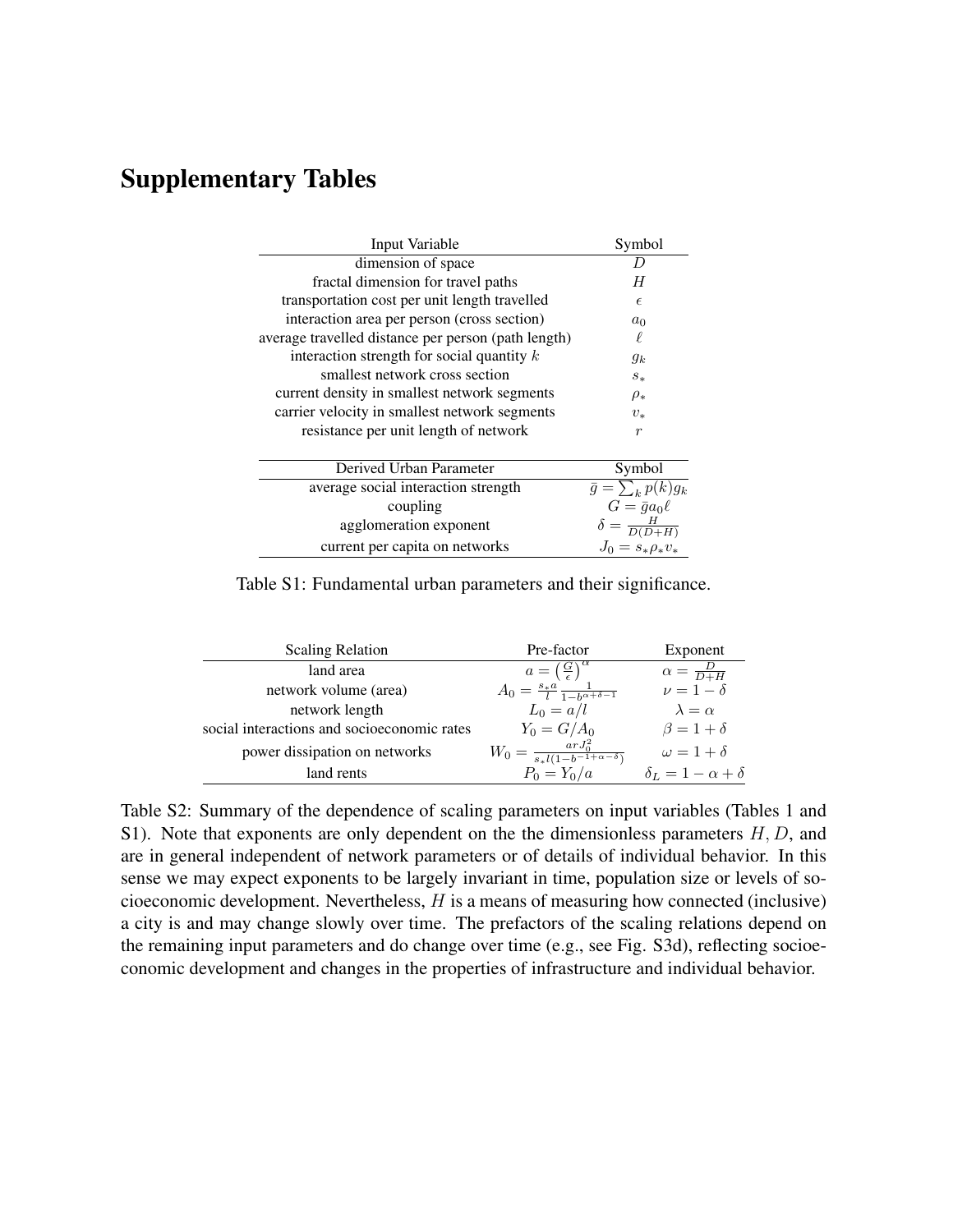| <b>Scaling Relation</b>            | Exponent          | Error         | Observations    | Region/Nation     | Urban Unit                | Year       | Reference             |
|------------------------------------|-------------------|---------------|-----------------|-------------------|---------------------------|------------|-----------------------|
| <b>Land area</b>                   |                   |               |                 |                   |                           |            |                       |
| administrative                     | $\alpha = 0.75$   | <b>NR</b>     | 412             | <b>USA</b>        | Cities (political)        | 1940       | (39)                  |
| administrative                     | $\alpha = 0.75$   | $R^2 = 0.87$  | 157             | England and Wales | Cities (political)        | 1951       | (39)                  |
| urbanized                          | $\alpha = 0.66$   | [0.65, 0.67]  | 1,800           | Sweden            | Tätort (urban area)       | 1960       | (18)                  |
| urbanized                          | $\alpha = 0.65$   | [0.64, 0.66]  | 1,800           | Sweden            | Tätort (urban area)       | 1965       | (18)                  |
| urbanized                          | $\alpha = 0.63$   | $0.62 - 0.64$ | 329             | <b>USA</b>        | <b>MSA</b>                | 1980-2000  | (42)                  |
| developed                          | $\alpha = 0.57$   | $0.56 - 0.59$ | 329             | <b>USA</b>        | <b>MSA</b>                | 1992, 2000 | (42)                  |
| light emissions                    | $\alpha = 0.65$   | $R^2 = 0.62$  | 4,851           | <b>USA</b>        | Night-light clusters      | 1992       | (47)                  |
| Average land area                  | $\alpha = 0.67$   | [0.56, 0.75]  |                 |                   |                           |            |                       |
| built area                         | $\alpha = 0.78$   | <b>NR</b>     | 89              | <b>USA</b>        | Cities (political)        | 1960       | (44)                  |
| built area, radial                 | $\alpha = 0.88$   | <b>NR</b>     | $368^{\dagger}$ | Michigan, USA     | Cities (political)        | 1969       | (40)                  |
| built area                         | $\alpha = 0.96$   | [0.89, 1.04]  | 70              | Norfolk, UK       | Settlements               | 1981       | (41)                  |
| built area, radial                 | $\alpha = 0.87$   | [0.75, 0.99]  | 70              | Norfolk, UK       | Settlements               | 1981       | (41)                  |
| built area                         | $\alpha = 0.87$   | <b>NR</b>     | 51              | Ontario, Canada   | Urban Areas               | 1966       | (46)                  |
| Average land area*                 | $\alpha = 0.75$   | [0.56, 1.04]  |                 |                   |                           |            |                       |
| Network area (or volume)           |                   |               |                 |                   |                           |            |                       |
| impervious surfaces                | $\nu = 0.85$      | 0.84-0.86     | 3,629           | World             | Cities > 100,000          | 2000       | (16)                  |
| impervious surfaces                | $\nu = 0.86$      | $R^2 = 0.74$  | 119             | EU                | Agglomerations > 200,000  | 1990       | (50)                  |
| built area                         | $\nu = 0.82$      | $R^2 = 0.84$  | 660             | China             | Urban Areas               | 2005       | (51)                  |
| area of roads                      | $\nu = 0.85$      | [0.81, 0.89]  | 451             | <b>USA</b>        | <b>MSA</b>                | 2006       | Fig. 1A               |
| area of roads                      | $\nu = 0.83$      | [0.74, 0.92]  | 29              | Germany           | LUZ                       | 2002       | (12)                  |
| Average network volume             | $\nu = 0.84$      | [0.74, 0.92]  |                 |                   |                           |            |                       |
| <b>Network length</b>              |                   |               |                 |                   |                           |            |                       |
| length of pipes                    | $\lambda = 0.67$  | [0.55, 0.78]  | 12              | Japan             | MA                        | 2005       | Fig. S1               |
| Socioeconomic rates                |                   |               |                 |                   |                           |            |                       |
| <b>GDP</b>                         | $\beta = 1.13$    | [1.11, 1.15]  | 363             | <b>USA</b>        | <b>MSA</b>                | 2006       | Fig.1B(12)            |
| <b>GDP</b>                         | $\beta = 1.22$    | [1.11, 1.33]  | 273             | China             | <b>Prefectural Cities</b> | 2005       | Fig. S <sub>2</sub> A |
| <b>GDP</b>                         | $\beta = 1.10$    | [1.01, 1.18]  | 35              | Germany           | LUZ                       | 2004       | Fig. S2B              |
| income                             | $\beta = 1.12$    | [1.07, 1.17]  | 12              | Japan             | MA                        | 2005       | Fig. S1A              |
| wages                              | $\beta = 1.12$    | [1.07, 1.17]  | 363             | <b>USA</b>        | <b>MSA</b>                | 1969-2009  | Fig. S3               |
| violent crime                      | $\beta = 1.16$    | [1.11, 1.19]  | 287             | <b>USA</b>        | <b>MSA</b>                | 2003       | (12)                  |
| violent crime                      | $\beta = 1.20$    | [1.07, 1.33]  | 12              | Japan             | MA                        | 2008       | (62)                  |
| violent crime                      | $\beta = 1.20$    | [1.15, 1.25]  | 27; 5,570       | <b>Brazil</b>     | MA; Municipios            | 2003-07    | (25), (62)            |
| new AIDS cases                     | $\beta = 1.23$    | [1.17, 1.29]  | 93              | <b>USA</b>        | <b>MSA</b>                | 2002-3     | (12)                  |
| new patents                        | $\beta = 1.27$    | [1.22, 1.32]  | 331             | <b>USA</b>        | <b>MSA</b>                | 1980-2001  | (11, 12)              |
| supercreative jobs                 | $\beta = 1.15$    | [1.13, 1.17]  | 331             | <b>USA</b>        | <b>MSA</b>                | 1999-2001  | (11)                  |
| R&D employment                     | $\beta = 1.19$    | [1.12, 1.26]  | 227-278         | <b>USA</b>        | MSA                       | 1987-2002  | (11)                  |
| Average socioeconomic rates        | $\beta = 1.17$    | [1.01, 1.33]  |                 |                   |                           |            |                       |
| <b>Social interactions</b>         |                   |               |                 |                   |                           |            |                       |
| cell phones                        | $\beta = 1.12$    | [1.00, 1.25]  | 415             | Portugal          | Cities, LUZ, Municipality | 2006-7     | (21)                  |
| land lines                         | $\beta = 1.12$    | [1.05, 1.17]  | 24              | UK                | Cities                    | 2005       | (21)                  |
| <b>Average social interactions</b> | $\beta = 1.12$    | [1.00, 1.25]  |                 |                   |                           |            |                       |
| <b>Power dissipation</b>           |                   |               |                 |                   |                           |            |                       |
| electrical                         | $\omega = 1.11$   | [1.05, 1.17]  | 380             | Germany           | Cities                    | 2002       | (12)                  |
| <b>Average land rents</b>          |                   |               |                 |                   |                           |            |                       |
| median house value                 | $\delta_L = 0.49$ | [0.46, 0.52]  | 363             | <b>USA</b>        | <b>MSA</b>                | 2006       | (24)                  |

NR=not reported. Error, in order of availability from the source, is given by:  $95\%$  confidence intervals (square brackets), ranges, or  $R^2$  values.

Note: Average quantities are the simple (unweighted) averages across rows. Corresponding error intervals are the union of those from individual studies.

<sup>∗</sup> This estimate of *Average land area* includes all 12 rows above, it mixes explicit measurements of built area with others.

† This estimate was obtained by the author through visual inspection of Fig. 1 in Ref. (*39*).

Table S3: Summary of empirical evidence for predicted urban scaling exponents. Note that *Land area* has been measured in a variety of ways; those that account only for built area (at different levels of resolution) and those that compute circumscribing area. The latter scale with a smaller exponent  $\alpha \sim 2/3$ , while the former should approach the exponent  $\nu \sim 5/6$ , rather than  $\alpha$ , as their resolution improves, as observed. Additional, measurements, discussion and sources are given in the original references and in the Supplementary Text.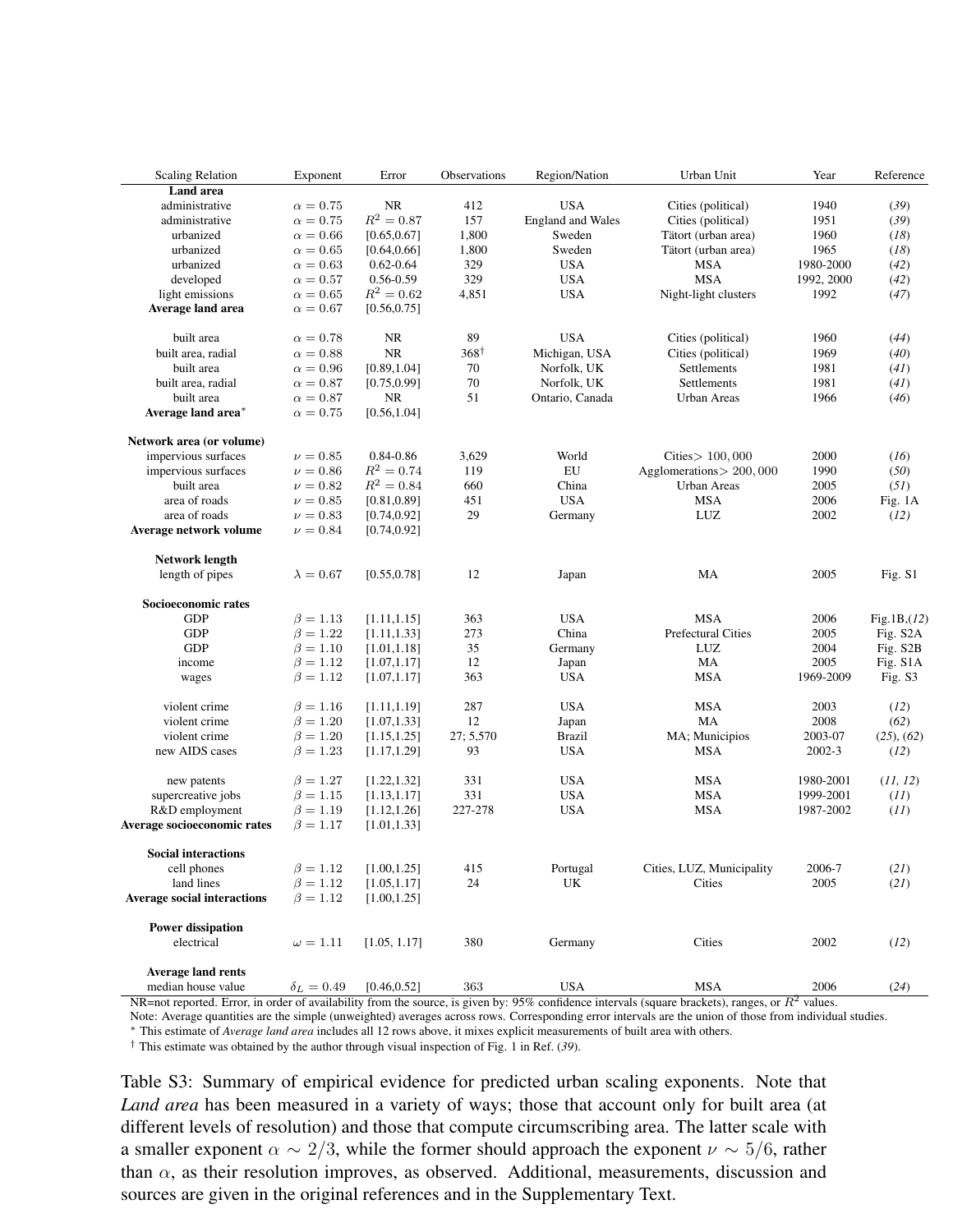#### **References and Notes**

- 1. L. Mumford, *The City in History: Its Origins, Its Transformations, and Its Prospects*. (Harcourt, Brace & World, Inc., New York, 1961).
- 2. I. Rodríguez-Iturbe, A. Rinaldo, *Fractal River Basins: Chance and Self-Organization*. (Cambridge Univ. Press, New York, 1997).
- 3. E. N. Bacon, *The Design of Cities* (Penguin Group USA, New York, 1976).
- 4. G. B. West, J. H. Brown, B. J. Enquist, A general model for the origin of allometric scaling laws in biology. *Science* **276**, 122 (1997). [doi:10.1126/science.276.5309.122](http://dx.doi.org/10.1126/science.276.5309.122) [Medline](http://dx.doi.org/10.1126/science.276.5309.122)
- 5. G. B. West, J. H. Brown, B. J. Enquist, The fourth dimension of life: fractal geometry and allometric scaling of organisms. *Science* **284**, 1677 (1999). [doi:10.1126/science.284.5420.1677](http://dx.doi.org/10.1126/science.284.5420.1677) [Medline](http://dx.doi.org/10.1126/science.284.5420.1677)
- 6. H. Samaniego, M. E. Moses, Cities as organisms: Allometric scaling of urban road networks. *J. Transp. Land Use* **1**, 21 (Summer 2008).
- 7. J. S. Waters, C. T. Holbrook, J. H. Fewell, J. F. Harrison, Allometric scaling of metabolism, growth, and activity in whole colonies of the seed-harvester ant Pogonomyrmex californicus. *Am. Nat.* **176**, 501 (2010). [doi:10.1086/656266](http://dx.doi.org/10.1086/656266) [Medline](http://www.ncbi.nlm.nih.gov/entrez/query.fcgi?cmd=Retrieve&db=PubMed&list_uids=20735259&dopt=Abstract)
- 8. D. S. Dendrinos, H. Mullally, *Urban Evolution: Studies in the Mathematical Ecology of Cities.* (Oxford Univ. Press, Oxford, 1985).
- 9. L. Sveikauskas, The Productivity of Cities. *Q. J. Econ.* **89**, 393 (1975). [doi:10.2307/1885259](http://dx.doi.org/10.2307/1885259)
- 10. E. L. Glaeser, B. Sacerdote, Why is there more crime in cities? *J. Polit. Econ.* **107**, S225 (1999). [doi:10.1086/250109](http://dx.doi.org/10.1086/250109)
- 11. L. M. A. Bettencourt, J. Lobo, D. Strumsky, Invention in the City: Increasing returns to patenting as a scaling function of metropolitan size. *Res. Policy* **36**, 107 (2007). [doi:10.1016/j.respol.2006.09.026](http://dx.doi.org/10.1016/j.respol.2006.09.026)
- 12. L. M. A. Bettencourt, J. Lobo, D. Helbing, C. Kühnert, G. B. West, Growth, innovation, scaling, and the pace of life in cities. *Proc. Natl. Acad. Sci. U.S.A.* **104**, 7301 (2007). [doi:10.1073/pnas.0610172104](http://dx.doi.org/10.1073/pnas.0610172104) [Medline](http://dx.doi.org/10.1073/pnas.0610172104)
- 13. M. Batty, The size, scale, and shape of cities. *Science* **319**, 769 (2008). [doi:10.1126/science.1151419](http://dx.doi.org/10.1126/science.1151419) [Medline](http://dx.doi.org/10.1126/science.1151419)
- 14. See supplementary materials for details.
- 15. R. Anderson, R. May, *Infectious Diseases of Humans: Dynamics and Control* (Oxford Univ. Press, Oxford, 1991).
- 16. S. Angel, J. Parent, D. L. Civco, A. Blei, D. Potere, The dimensions of global urban expansion: Estimates and projections for all countries, 2000–2050. *Prog. Plann.* **75**, 53 (2011). [doi:10.1016/j.progress.2011.04.001](http://dx.doi.org/10.1016/j.progress.2011.04.001)
- 17. D. Saunders, *Arrival City* (Pantheon Books, New York, 2010).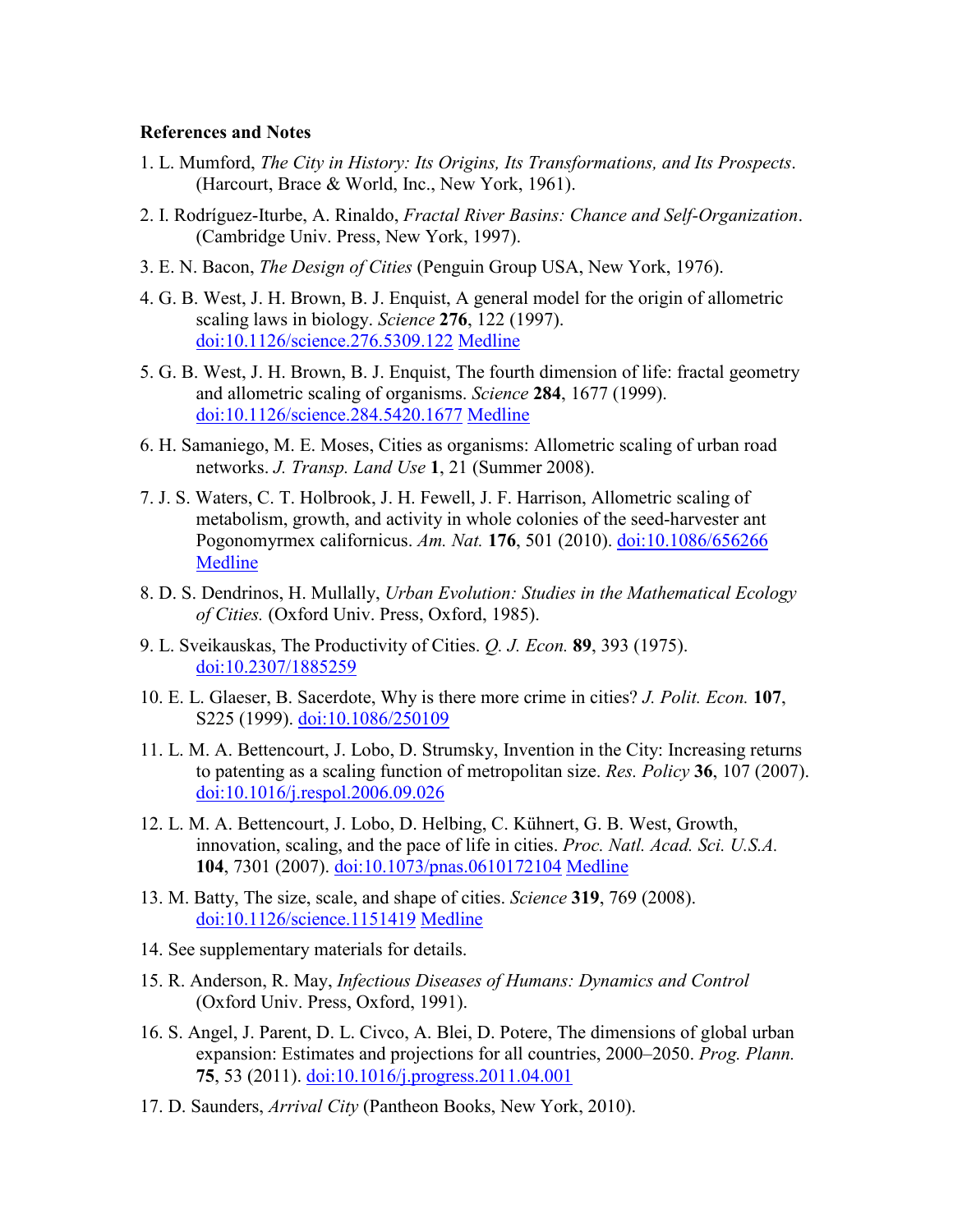- 18. S. Nordbeck, Urban allometric growth. *Geogr. Ann.* **53**, 54 (1971). [doi:10.2307/490887](http://dx.doi.org/10.2307/490887)
- 19. M. Barthélemy, Spatial Networks. *Phys. Rep.* **499**, 1 (2011). [doi:10.1016/j.physrep.2010.11.002](http://dx.doi.org/10.1016/j.physrep.2010.11.002)
- 20. S. Milgram, The experience of living in cities. *Science* **167**, 1461 (1970). [doi:10.1126/science.167.3924.1461](http://dx.doi.org/10.1126/science.167.3924.1461) [Medline](http://dx.doi.org/10.1126/science.167.3924.1461)
- 21. M. Schläpfer *et al*., *The Scaling of Human Interactions with City Size*; http://arxiv.org/abs/1210.5215.
- 22. J. Jacobs, *The Economy of Cities* (Vintage Books, New York, 1969).
- 23. A. Marshall, *Principles of Economics* (MacMillan, London, 1920). See book IV, chapter X.
- 24. E. L. Glaeser, J. D. Gottlieb, The wealth of cities: Agglomeration economies and spatial equilibrium in the United States. *J. Econ. Lit.* **47**, 983 (2009). [doi:10.1257/jel.47.4.983](http://dx.doi.org/10.1257/jel.47.4.983)
- 25. A. Gomez-Lievano, H. Youn, L. M. A. Bettencourt, The statistics of urban scaling and their connection to Zipf's law. *PLoS ONE* **7**, e40393 (2012). [doi:10.1371/journal.pone.0040393](http://dx.doi.org/10.1371/journal.pone.0040393) [Medline](http://dx.doi.org/10.1371/journal.pone.0040393)
- 26. C. Alexander, A City is Not a Tree. *Archit. Forum* **122**, 58 (1965).
- 27. A. Downs, The law of peak-hour expressway congestion. *Traffic Quarterly* **16**, 393 409 (1962).
- 28. G. Duranton, M. A. Turner, The fundamental law of road congestion: Evidence from US Cities. *Am. Econ. Rev.* **101**, 2616 (2011). [doi:10.1257/aer.101.6.2616](http://dx.doi.org/10.1257/aer.101.6.2616)
- 29. S. Sassen, *The Global City: New York, London, Tokyo* (Princeton Univ. Press, Princeton NJ, 1991).
- 30. M. Fujita, P. Krugman, A. J. Venables, *The Spatial Economy: Cities, Regions, and International Trade* (MIT Press, Cambridge MA, 2001).
- 31. F. Lederbogen *et al*., City living and urban upbringing affect neural social stress processing in humans. *Nature* **474**, 498 (2011). [doi:10.1038/nature10190](http://dx.doi.org/10.1038/nature10190) [Medline](http://dx.doi.org/10.1038/nature10190)
- 32. J. Leskovec, J. Kleinberg, C. Faloutsos, "Graphs over time: Densification laws, shrinking diameters and possible explanations." In *KDD '05 Proceedings of the 11th ACM SIGKDD International Conference on Knowledge Discovery in Data Mining*, pp. 177–187 (2005); [http://dl.acm.org/citation.cfm?id=1081893.](http://dl.acm.org/citation.cfm?id=1081893)
- 33. The smallest conceivable city has population size  $N = 2$ , as I assume that a city is intrinsically a social network and, as such, is predicated on the existence of social interactions.
- 34. L. M. A. Bettencourt, H. Samaniego, H. Youn, Professional diversity and the productivity of cities; http://arxiv.org/abs/1210.7335.
- 35. S. Angel, J. Parent, D. L. Civco, A. M. Blei, "The persistent decline in urban densities: Global and historical evidence of sprawl." *Lincoln Institute of Land*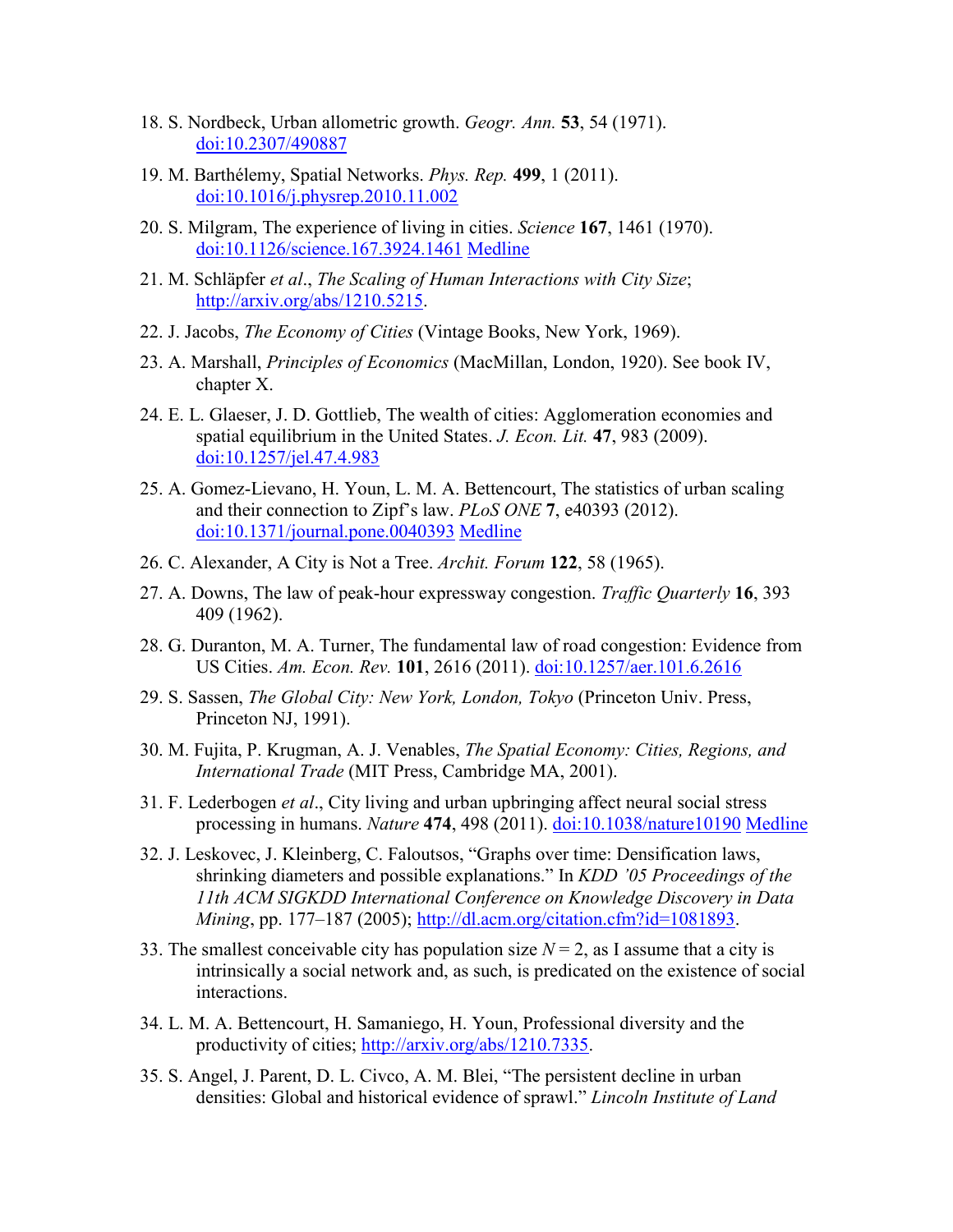*Policy Working Paper*; www.lincolninst.edu/pubs/1834 The-Persistent-Declinein-Urban-Densities.

- 36. W. Alonso, *Location and Land Use* (Harvard Univ. Press, Cambridge MA, 1964).
- 37. M. Fujita, *Urban Economic Theory* (Cambridge Univ. Press, Cambridge, 1989).
- 38. J. R. Banavar, A. Maritan, A. Rinaldo, Size and form in efficient transportation networks. *Nature* **399**, 130 (1999). [doi:10.1038/20144](http://dx.doi.org/10.1038/20144) [Medline](http://dx.doi.org/10.1038/20144)
- 39. J. Q. Stewart, W. Warntz, Physics of Population Distribution. *J. Reg. Sci.* **1**, 99 (1958). [doi:10.1111/j.1467-9787.1958.tb01366.x](http://dx.doi.org/10.1111/j.1467-9787.1958.tb01366.x)
- 40. W. R. Tobler, Satellite confirmation of settlement size coefficients. *Area* **1**, 30 (1969).
- 41. P. A. Longley, M. Batty, J. Shepherd, The size, shape and dimension of urban settlements. *Trans. Inst. Br. Geogr.* **16**, 75 (1991). [doi:10.2307/622907](http://dx.doi.org/10.2307/622907)
- 42. K. Paulsen, Yet even more evidence on the spatial size of cities: Urban spatial expansion in the US, 19802000. *Reg. Sci. Urban Econ.* **42**, 561 (2012). [doi:10.1016/j.regsciurbeco.2012.02.002](http://dx.doi.org/10.1016/j.regsciurbeco.2012.02.002)
- 43. L. M. A. Bettencourt, J. Lobo, D. Strumsky, G. B. West, Urban scaling and its deviations: Revealing the structure of wealth, innovation and crime across cities. *PLoS ONE* **5**, e13541 (2010). [doi:10.1371/journal.pone.0013541](http://dx.doi.org/10.1371/journal.pone.0013541) [Medline](http://dx.doi.org/10.1371/journal.pone.0013541)
- 44. M. J. Woldenberg, An allometric analysis of urban land use in the United States. *Ekistics* **36**, 282 (1973).
- 45. G. H. Dutton, Criteria of growth in urban systems. *Ekistics* **215**, 298 (1973).
- 46. W. J. Coffey, Allometric growth in urban and regional social-economic systems. *Can. J. Reg. Sci.* **11**, 49 (1979).
- 47. P. Sutton, D. Roberts, C. Elvidge, H. Meij, A comparison of nightime satellite imagery and population density in the United States. *Photogramm. Eng. Remote Sensing* **63**, 1303 (1997).
- 48. M. Batty, P. Ferguson, Defining city size. *Environment and Planning B* **38**, 753 (2011). [doi:10.1068/b3805ed](http://dx.doi.org/10.1068/b3805ed)
- 49. M. See, Batty, P. A. Longley, *Fractal Cities: A Geometry of Form and Function* (Academic Press, London UK, 1994).
- 50. M. Guerois, *Les Formes des Villes Européenes vues du Ciel*, thesis, Universite Paris I Pantheon-Sorbonne (2003).
- 51. See figures 5 and 6 and associated analysis in (*63*)
- 52. Aristotle, *Politics, Book I*, 1-2.
- 53. A. Pred, *Urban Growth and City-Systems in the United States, 1940-1860* (Harvard Univ. Press, Cambridge MA, 1980).
- 54. A. Lösch, *Die Räumliche Ordnung Der Wirtschaft* (Gustav Fischer Verlag, Jena, Germany, 1940). Translated from German by W. H. Woglom, *The Economics of Location* (Yale Univ. Press, New Haven, CT, 1954).